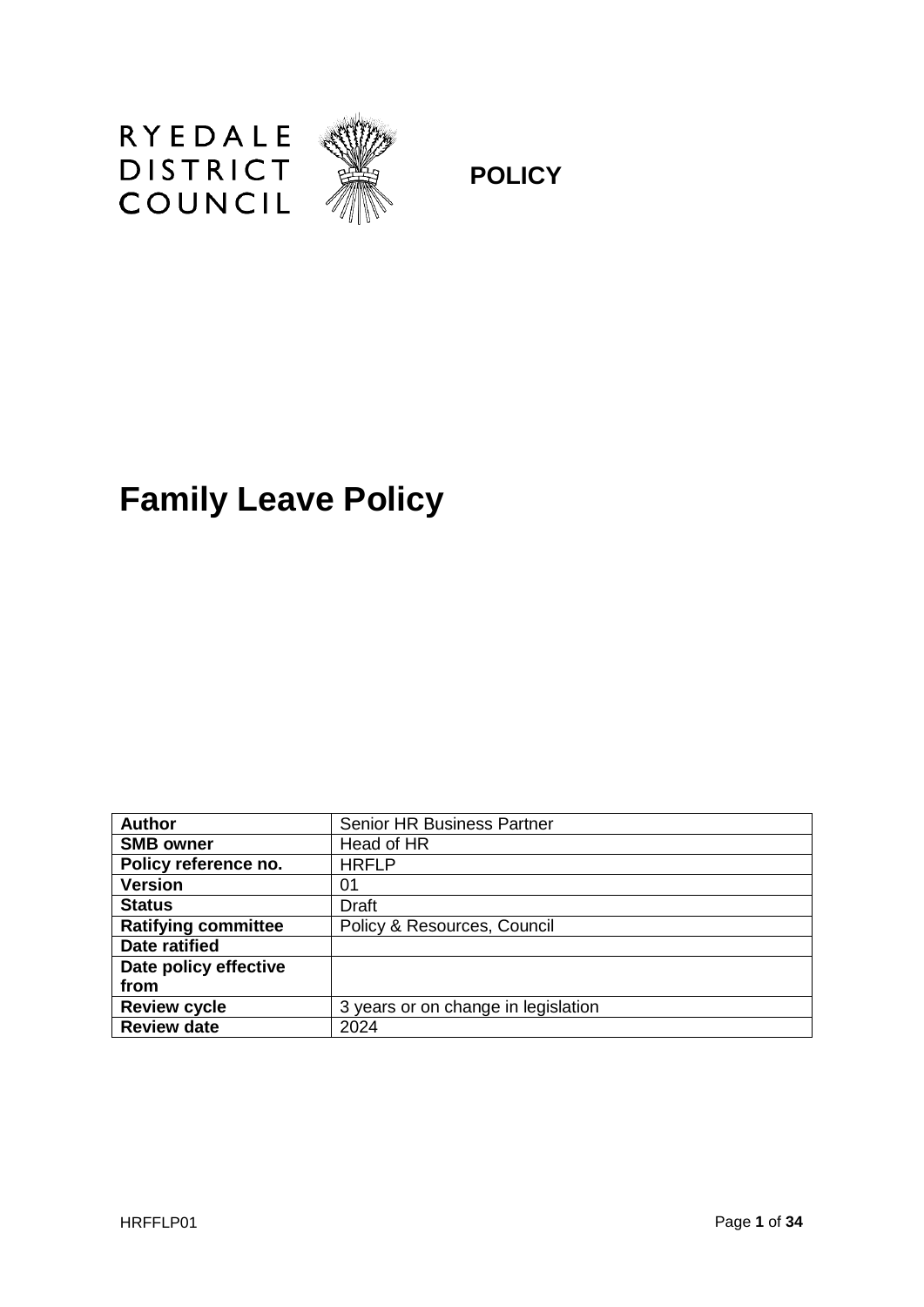## **Contents**

| Section             | Subject                                                      | Page |
|---------------------|--------------------------------------------------------------|------|
| <b>Introduction</b> |                                                              |      |
| 1                   | Purpose and Scope                                            |      |
| $\overline{2}$      | <b>Guide to Abbreviations</b>                                |      |
|                     | <b>Maternity and Adoption</b>                                |      |
| 3                   | Right to Maternity/Adoption Leave                            |      |
| $\overline{3.1}$    | Entitlement                                                  |      |
| 4                   | Notification                                                 |      |
| 4.1                 | Maternity                                                    |      |
| 4.2                 | Adoption                                                     |      |
| 5                   | Health and Safety: Maternity                                 |      |
| $\overline{6}$      | Maternity and Adoption Leave                                 |      |
| 6.1                 | <b>Starting Maternity/Adoption Leave</b>                     |      |
| 6.1.1               | Maternity                                                    |      |
| 6.1.2               | Adoption                                                     |      |
| 6.2                 | Changing the Maternity/Adoption Leave Start Date             |      |
| 6.3                 | Stopping Maternity/Adoption Leave and Converting to          |      |
|                     | <b>Shared Parental Leave</b>                                 |      |
| 6.4                 | Returning from Maternity/Adoption Leave                      |      |
| 6.5                 | Returning Before the Full Entitlement                        |      |
| 6.6                 | <b>Annual Leave</b>                                          |      |
| 6.7                 | Miscarriage, Still Birth or Death of a Child (in relation to |      |
|                     | maternity leave)                                             |      |
| 6.8                 | <b>Pregnancy-related Sickness Absence</b>                    |      |
| 6.9                 | <b>Pregnancy During Maternity Leave</b>                      |      |
| $\overline{7}$      | Maternity Pay (MP) and Adoption Pay (AP)                     |      |
| 7.1                 | Who qualifies for maternity/adoption pay?                    |      |
| 7.2                 | Statutory Maternity/Adoption Pay (SMP/SAP)                   |      |
| 7.3                 | Occupational Maternity/Adoption Pay (OMP/OAP)                |      |
| 7.4                 | <b>Calculating SMP/SAP</b>                                   |      |
| $7.5$               | Employee Benefits and Maternity/Adoption Pay                 |      |
| 7.6                 | Not Qualifying for SMP/SAP                                   |      |
| 7.6.1               | Maternity                                                    |      |
| 7.6.2               | Adoption                                                     |      |
| 7.7                 | Who Qualifies for Occupation Maternity/Adoption Pay          |      |
| 8                   | <b>Pension Implications</b>                                  |      |
| 9                   | Keeping in Touch Days (KIT)                                  |      |
| 10                  | <b>Additional Employment</b>                                 |      |
|                     | <b>Paternity/Maternity Support Leave</b>                     |      |
| 11                  | Entitlement                                                  |      |
| 12                  | Leave for Antenatal Appointments                             |      |
| 13                  | Miscarriage, Still Birth or Death of a Child (in relation to |      |
|                     | paternity leave)                                             |      |
|                     | Shared Parental Leave (ShPL) and Pay (ShPP)                  |      |
| 14                  | <b>Shared Parental Leave</b>                                 |      |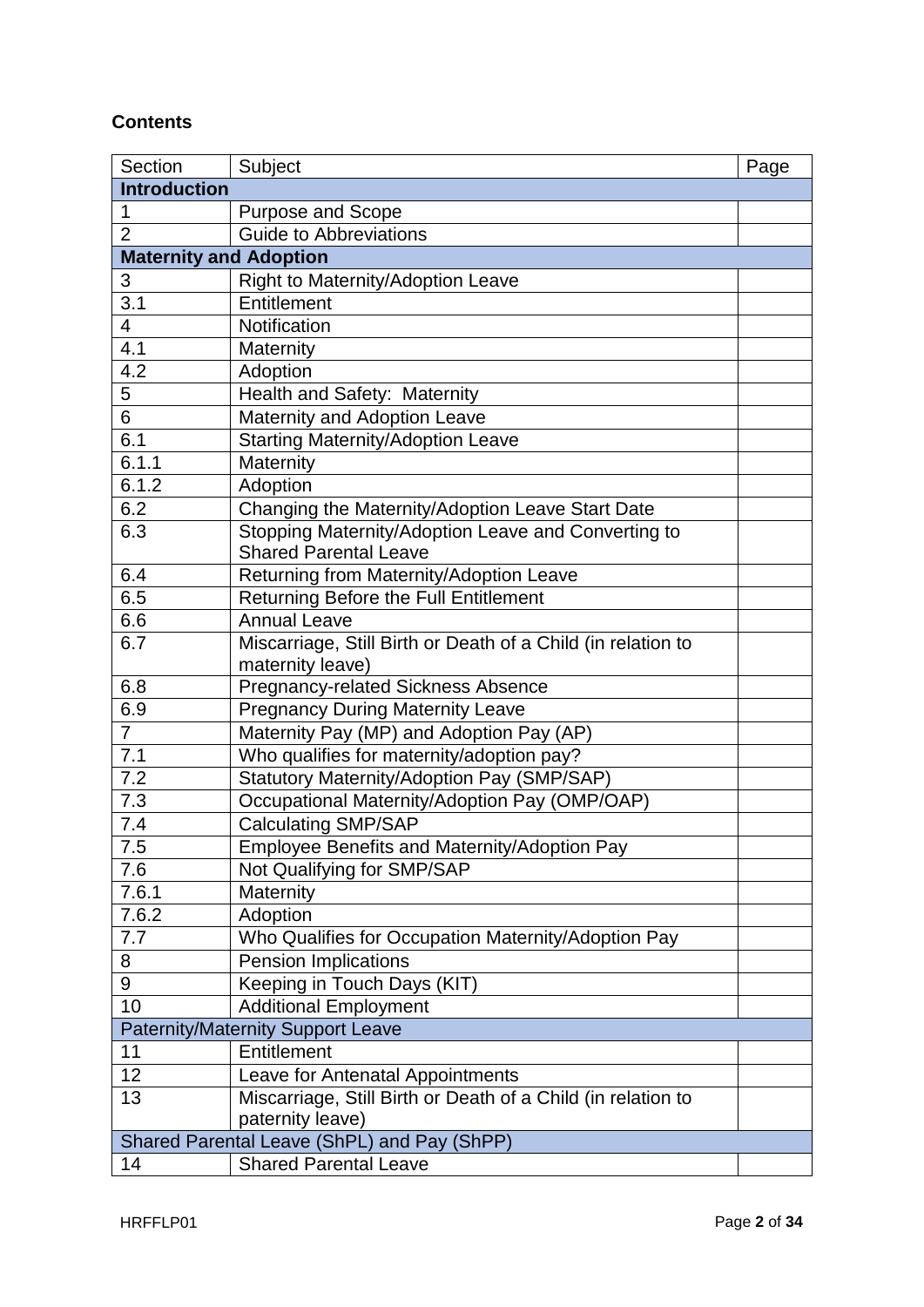| 14.1                         | Who is eligible for ShPL?                            |  |
|------------------------------|------------------------------------------------------|--|
| 14.2                         | What is the entitlement                              |  |
| 14.3                         | When can ShPL begin                                  |  |
| 14.4                         | Giving notice of the intention to take ShPL          |  |
| 14.5                         | What information must be provided by the employee    |  |
| 14.6                         | <b>Booking ShPL</b>                                  |  |
| 14.7                         | Continuous leave notifications                       |  |
| 14.8                         | Discontinuous leave notifications                    |  |
| 14.9                         | <b>Commencing ShPL</b>                               |  |
| 14.10                        | <b>Varying ShPL</b>                                  |  |
| 14.11                        | What happens on return to work?                      |  |
| 14.12                        | ShPL in touch days (SPLIT days)                      |  |
| 15                           | <b>Shared Parental Pay (ShPP)</b>                    |  |
| 15.1                         | What are the arrangements for pay during ShPL?       |  |
| <b>Unpaid Parental Leave</b> |                                                      |  |
| 16                           | Eligibility                                          |  |
| 16.1                         | Arrangements                                         |  |
| Surrogacy                    |                                                      |  |
| 17                           | Surrogacy                                            |  |
|                              | Parental Bereavement Leave and Pay                   |  |
| 18                           | <b>Parental Bereavement Leave</b>                    |  |
| Appendices                   |                                                      |  |
| A                            | <b>Guidance for Managers</b>                         |  |
| B                            | Risk Assessment Template for New and Expectant Birth |  |
|                              | Parents                                              |  |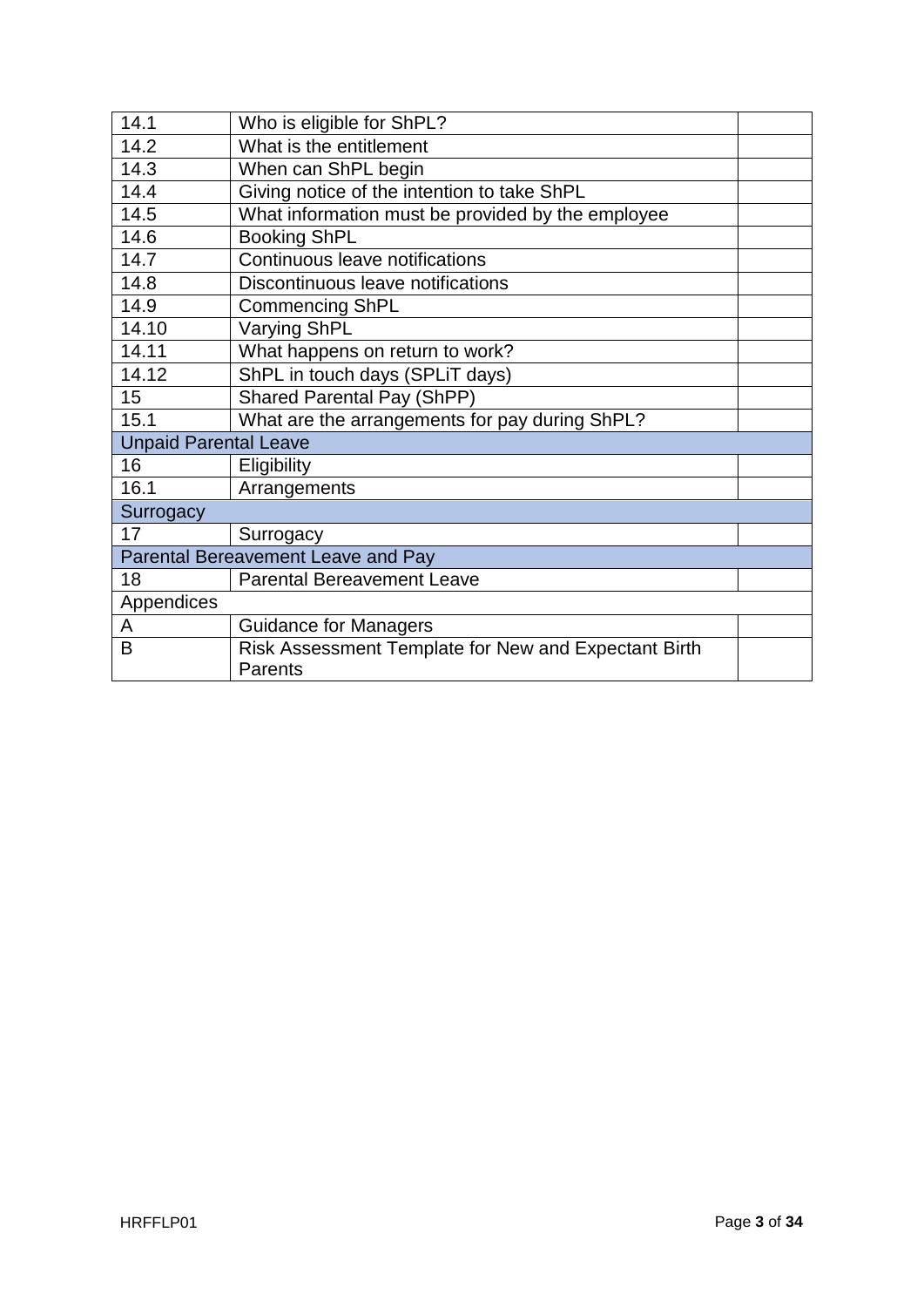#### **Introduction**

#### **1. Purpose and Scope**

This document applies to all employees of Ryedale District Council and covers family leave and pay arrangements. There are some differences in entitlement depending on the conditions of service that apply, which are detailed in the body of the document.

Any documentation (e.g. MATB1, adoption matching certificate, keep in touch notes and forms, etc) must be saved on the employee's file by the Line Manager. Original certificates may be requested by Payroll Services in which case copies should be taken for the file.

Managers are not expected to be experts in family leave and pay arrangements and where there is any uncertainty when applying the policy, managers should seek advice from:

- Policy advice: HR Shared Service Team (HRSST)
- Pay related advice: Employment Support Service (ESS)

|            |                                  | <b>OAL</b>   | <b>Ordinary Adoption Leave</b>         |
|------------|----------------------------------|--------------|----------------------------------------|
|            |                                  | <b>OAP</b>   | Occupational adoption pay              |
| <b>AAL</b> | <b>Additional Adoption Leave</b> | <b>OML</b>   | Ordinary maternity leave               |
| AL.        | <b>Adoption leave</b>            | <b>OMP</b>   | Occupational maternity pay             |
| <b>AML</b> | Additional maternity leave       | <b>PL</b>    | <b>Paternity leave</b>                 |
| <b>CML</b> | Compulsory maternity leave       | <b>SAP</b>   | Statutory adoption pay                 |
| <b>EWC</b> | Expected week of childbirth      | <b>ShPL</b>  | Shared parental leave                  |
| KIT        | Keep in touch                    | <b>ShPP</b>  | Shared parental pay                    |
| MA         | Maternity allowance              | <b>SMP</b>   | Statutory maternity pay                |
| ML         | <b>Maternity leave</b>           | <b>SPLiT</b> | Shared parental leave keep in<br>touch |
| <b>MP</b>  | Maternity pay                    | <b>SPP</b>   | Statutory paternity pay                |
| <b>MSL</b> | Maternity support leave          | <b>UPL</b>   | Unpaid parental leave                  |
|            |                                  |              |                                        |

#### **2. Guide to Abbreviations**

#### **Maternity and Adoption**

#### **3. Right to Maternity/Adoption Leave (ML/AL)**

You have the right to up to 52 weeks' maternity/adoption leave if you're having a baby or adopting a child and are legally classed as an employee.

You have this right from your first day of starting a job. After the first compulsory 2 weeks leave (in the case of maternity), how many of the remaining 50 weeks you take is up to you.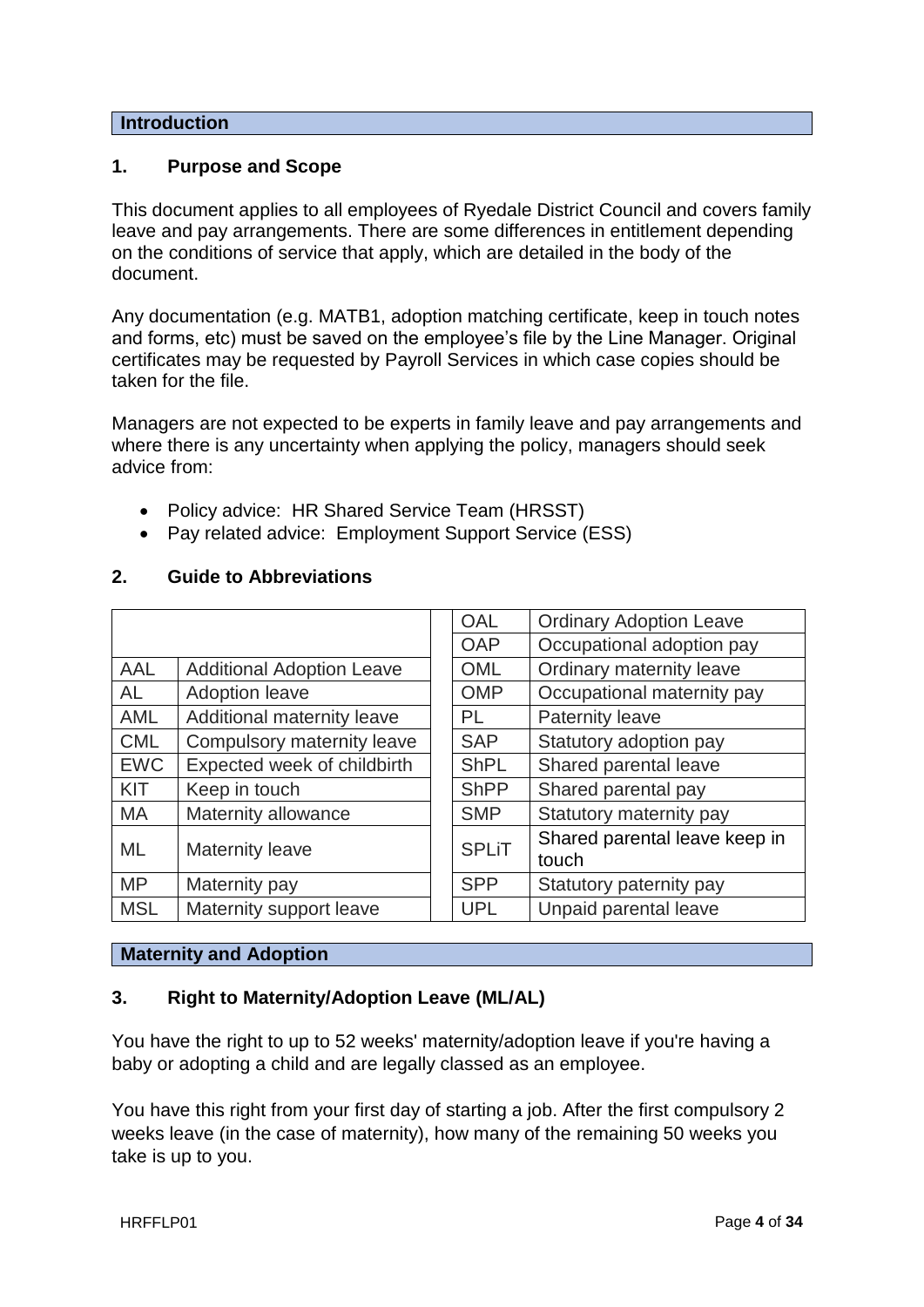You get the same amount of maternity leave and pay (i.e. 52 weeks leave etc) even if you have more than one baby, for example twins.

## **3.1 Entitlement**

An employee is entitled to take up to 26 weeks' ordinary maternity leave (OML) or ordinary adoption leave (OAL) and up to 26 weeks' additional maternity leave (AML) or additional adoption leave (AAL), making a total of 52 weeks. This is regardless of the number of hours worked, or length of service. There must be no gap between OML/OAL and AML/AAL.

## **4. Notification**

## **4.1 Maternity**

It is in the interests of the employee to inform the employer of the pregnancy as soon as possible, for reasons of Health and Safety and also to be paid for ante-natal appointments.

Notification should be made in writing (email or letter) no later than the end of the 15th week before the expected week of childbirth (EWC) of the following:

- The fact that you are pregnant;
- Your expected week of childbirth:
- The date on which you wish to start your maternity leave; and
- If eligible, whether you wish to be paid the Occupational Maternity Pav (i.e. will be returning to work after the maternity leave period).

An **original** MAT B1 certificate must be provided, which is a certificate from a healthcare provider (normally Midwife) confirming the expected week of childbirth (EWC). Maternity leave cannot be processed without the original document. This is usually available at around the 24th week of pregnancy. It is advisable to take photocopies as other employers may wish to see a copy if there is an application for paternity or shared parental leave.

The manager will reply to the employee within 28 days of receiving notification, to advise the expected date of return from ML. Unless otherwise agreed, there will be an assumption that the employee will take the full 52 weeks ML.

## **4.2 Adoption**

The employee should tell their manager as soon as they have been approved as the primary adopter so that the manager can plan working arrangements. This may be before the employee has received or needs to submit their documentary evidence.

The manager should respond in writing to acknowledge their initial notification and seek support from HR if necessary.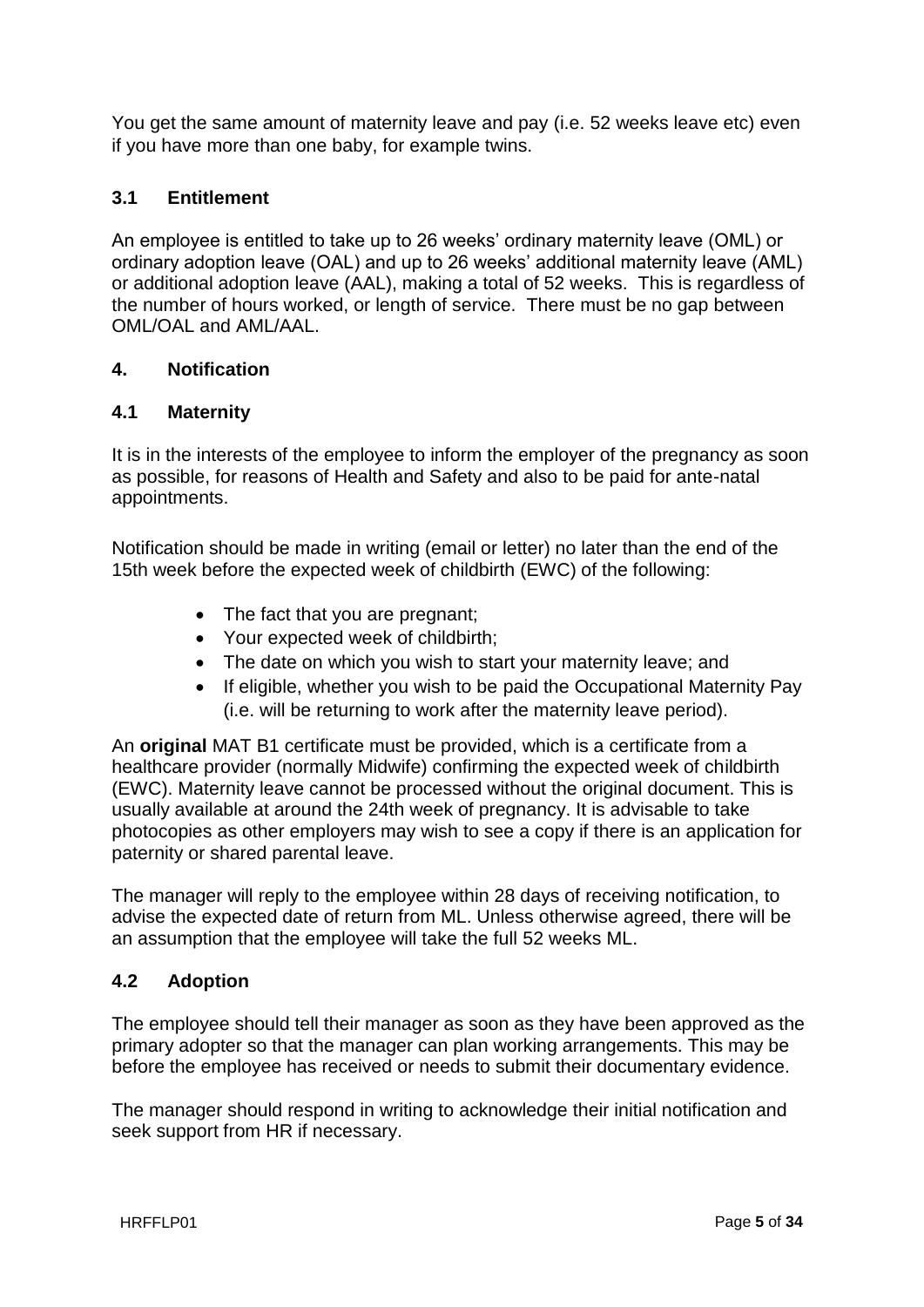The employee must inform their manager in writing of their intention to take AL within;

- UK Adoptions: seven days of being notified by their adoption agency that they have been matched with a child for adoption.
- Overseas Adoptions: no later than 28 days after the date they receive the 'official notification', which is normally from the Secretary of State.

This is known as the notification period and they should inform their manager in writing:

- That they are adopting a child
- When the child is expected to be placed with them
- When they want their adoption leave to start

In addition, they should:

- Give at least 28 days' notice of the date they expect any payments of Statutory Adoption Pay (SAP) to start, if reasonably practicable
- Declare their intention to return to work at the end of the period of AL, to qualify for OAP; and give their manager a 'matching certificate' from their adoption agency as proof of their entitlement to SAP and AL. Employees should ask their adoption agency for this certificate, which will include basic information on matching and expected placement dates.
- Managers will respond in writing using the appropriate template letter within 28 days of receiving the above notification to advise the expected return date from AL. This will be based on their full leave entitlement of 52 weeks unless notified otherwise.
- Employees going through the adoption process can apply for up to 5 days paid leave per year (pro rota for part time staff). This pre adoption leave can be used in preparation for the adoption. Appointment timing subject to agreement with line manager.

#### **5. Health and Safety: Maternity**

The Authority has a duty to take care of the health and safety of all employees, which includes undertaking a risk assessment (see Appendix B) to assess the workplace risks to women who are pregnant, have recently given birth or are breastfeeding. The line manager, along with the employee, should complete a Pregnant Workers Checklist. <https://www.hse.gov.uk/pubns/indg373.htm>

#### **6. Maternity and Adoption Leave**

#### **6.1 Starting Maternity/ Adoption leave (ML/AL)**

#### **6.1.1 Maternity**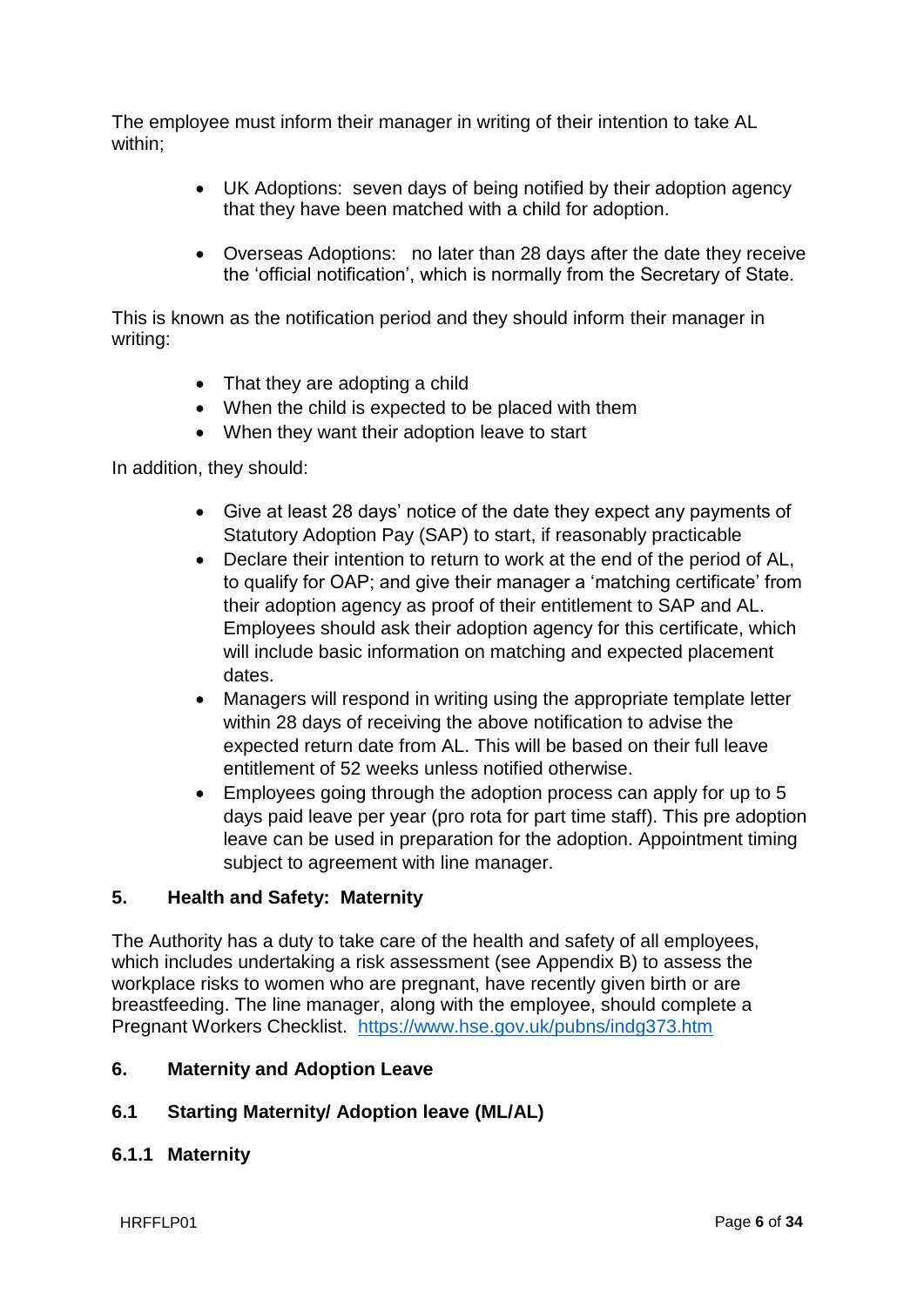Maternity Leave (ML), at the earliest, can begin from the eleventh week before the EWC. ML can start from any day of the week.

If ML has not already started, it will be triggered by the birth of the child, or pregnancy-related sickness, from the beginning of the fourth week before the EWC.

If triggered by the birth of the child, ML will begin on the day that follows the day on which childbirth occurs.

In either of these situations, the employee must notify their manager as soon as reasonably practicable, that they have given birth or that they are absent wholly or partly because of pregnancy related sickness. If they do not do so, they may lose their right to paid ML. Initial notification can be by telephone but this should be followed up in writing as soon as possible.

Even when a baby has been born prematurely, or is sick, the birth parent must notify their employer as soon as reasonably practicable that they have given birth, and provide the date that the baby was born. Sometimes the birth parent is unable to obtain and complete the MAT B1 form before the birth, for example if the baby is born prematurely or the birth parent and /or the baby is sick. This may mean a delay in getting the form signed and sending it to payroll. Therefore, they would not receive Statutory Maternity Pay / Maternity Allowance until the form can be provided. Managers should bear in mind that this is a very stressful time for parents and any communications regarding this or other matters should be approached sensitively and compassionately.

Where an employee holds multiple posts within the organisation, their ML and MP will commence on the same date for all posts based on total earnings for all roles.

## **6.1.2 Adoption**

Employees can choose to start their leave on any day of the week, either:

- From the date of the child's placement; or
- From a fixed date which can be up to 14 days before the expected date of placement; or
- From a 'fixed point' to be agreed, where a child is being adopted from overseas

If the employee's placement is delayed for any reason and they have already started Adoption Leave (AL) they will not be able to stop it and start again at a later date, unless it becomes a disrupted placement. If the employee plans to start AL before the actual date of placement they should check the placement is to start as planned.

If the employee has started AL before the placement of the child and they are subsequently notified that the placement will not be made; or, if during the employee's AL the child placed with them is returned to the adoption agency or died; then, the manager will discuss with them sympathetically an appropriate date on which to return to work. Usually in this situation the employee's AL finishes eight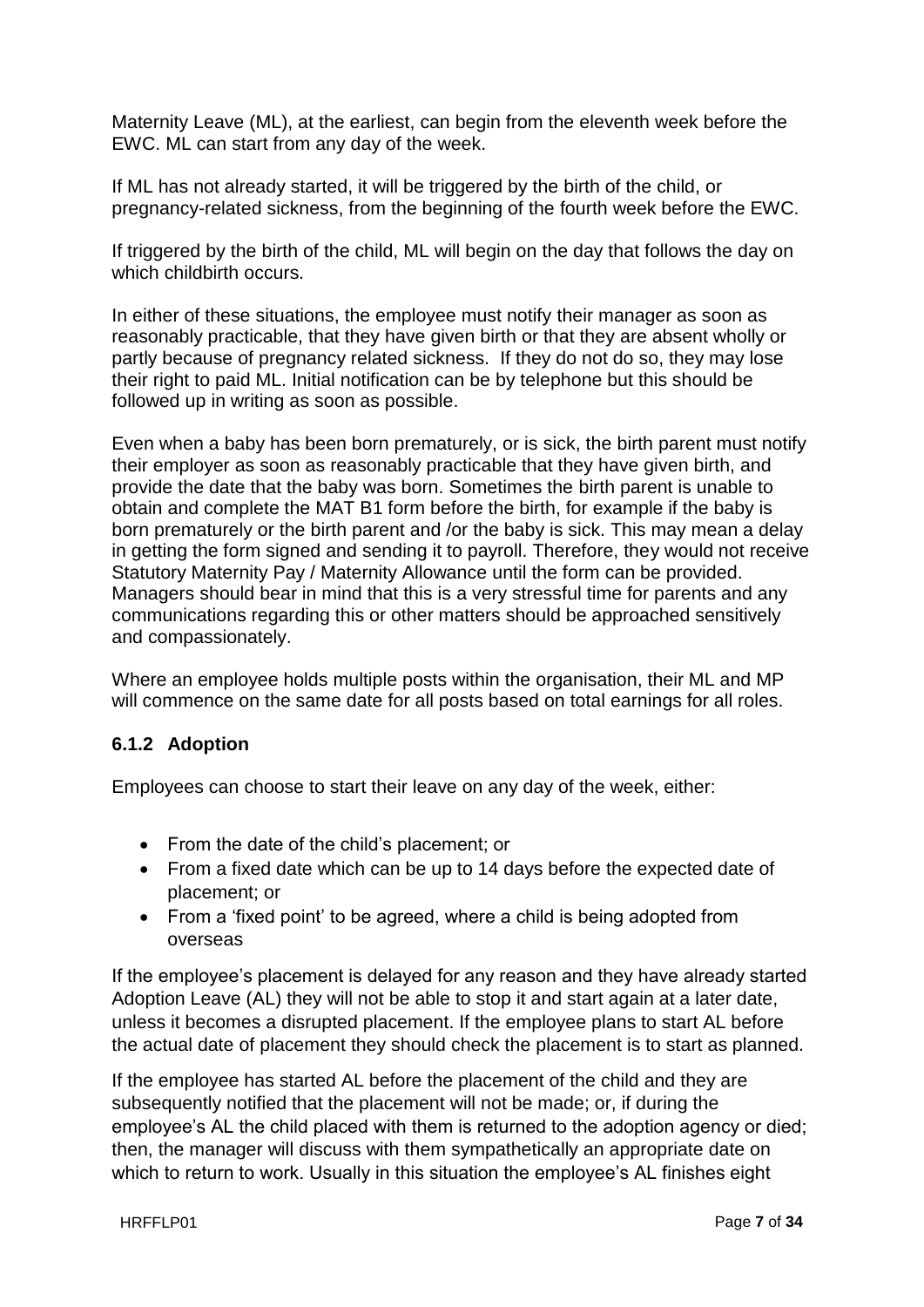weeks after the end of the week in which the disruption took place, or earlier if their AL was due to finish before this time. The employee should still give 28 days' notice to return to work.

## **6.2 Changing the Maternity/Adoption Leave start date**

If the employee subsequently wants to change the date on which their leave starts, they must give at least 28 days' notice if reasonable practicable. The manager will reply in writing within 28 days to confirm their new expected date of return.

If ML is triggered by childbirth or a pregnancy-related absence the manager will similarly write to confirm the employee's expected date of return.

To avoid potential underpayments, line managers should inform Employment Support Services as soon as possible (and ideally before the payroll deadline) once a return to work date has been agreed with the employee. The workflow is not linked to the payroll system so ESS needs to be advised separately.

## **6.3. Stopping maternity/adoption leave and converting to shared parental leave**

An eligible employee can opt into Shared Parental Leave (ShPL) at any point (after compulsory maternity leave) before their return, as long as there is some untaken ML/AL to share.

Employees must give their line manager notification of their entitlement and intention to take ShPL **at least** eight weeks before the ShPL can begin.

## **6.4. Returning from Maternity/Adoption Leave (ML/AL)**

Employees who intend to return to work at the end of their full ML/AL entitlement do not have to give any further notification to their manager. An employee is entitled to return to the job in which they were employed under their original contract of employment and on terms and conditions not less favourable than those which would have been applicable to them if they had not been on maternity leave. 'Job' for this purpose, means the nature of the work which they are employed to do and the capacity and place in which they are employed.

Where it is not practicable by reason of redundancy to return to work to the job the employee had before their maternity/adoption leave commenced, they must be offered a suitable alternative post, if this is available, which must be on terms and conditions not substantially less favourable than those on which they were originally employed.

Suitable alternative employment may also be offered if exceptional circumstances (other than redundancy e.g. reorganisation), which would have occurred regardless of their absence, necessitate a change in the job in which they were employed prior to their absence. The work to be done should be suitable to them and appropriate to the circumstances and the capacity and place in which they are to be employed. The terms and conditions of employment should not be less favourable to them than if they had been able to return to the job in which they were originally employed.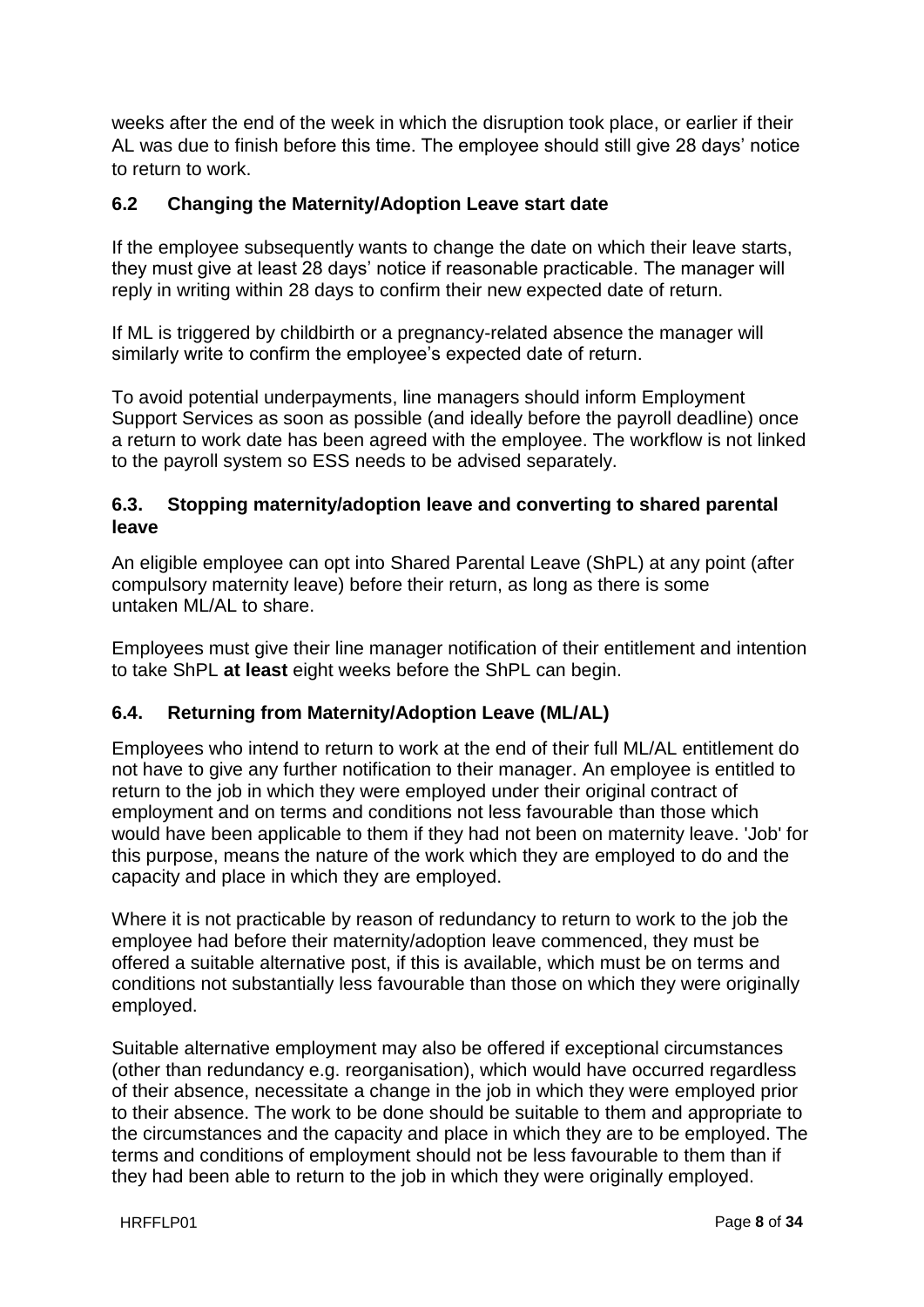## **6.5. Returning before the full leave entitlement**

If the employee wants to return before the end of their full leave entitlement of 52 weeks they must tell their manager at least 8 weeks before the intended return date (whether in the OML/OAL or AML/AAL period). These notice periods are the minimum required by legislation and are as such to enable managers to plan cover.

If the employee does not give the minimum notice, the manager may postpone the employee's return until 8 weeks after the date the manager was informed the employee wished to return early, but not to a date after the employee's full leave entitlement would have ended.

If the employee does not intend to return at the end of their ML/AL they should give normal contractual notice. If OMP/OAP has been received, the employee would be required to pay this element back to the authority.

To avoid potential underpayments line managers should inform payroll as soon as possible (and ideally before the payroll deadline) once a return to work date has been agreed with the employee.

#### **6.6. Annual Leave**

Employees will continue to accrue annual leave during their maternity/adoption leave at the normal rate.

Where possible all leave should be taken in the current leave year by tagging annual leave onto the start and/or end of maternity/adoption leave but a maximum of five days can be carried forward to the following year with line manager's consent and must be taken within three months of the return to work.

For employees not returning to work, annual leave will be calculated up to the last day of employment.

If an employee does not return to work for a period of at least three months after ML/AL, then any leave taken to which the employee was not entitled will be reclaimed.

#### **6.7. Miscarriage, still birth or death of a child (in relation to maternity leave)**

Miscarriage can be a frightening, lonely and traumatic experience for all parents. It is often both physically and emotionally painful, with effects that can last for a very long time. Your line manager and the Council will want to support you in the most appropriate way possible. The Council's Health Assured Employee Assistance Programme is also able to provide emotional support via a 24/7 helpline, staffed by BACP (British Association for Counselling and Psychotherapy) qualified counsellors. You can telephone Health Assured on 0800 030 5182.

If the baby is stillborn (i.e. miscarriage occurs) earlier than the 24th week of pregnancy, the employee will not be eligible for Maternity Pay and Maternity Leave. However, if they are unfit to return to work at this time, they will be eligible to take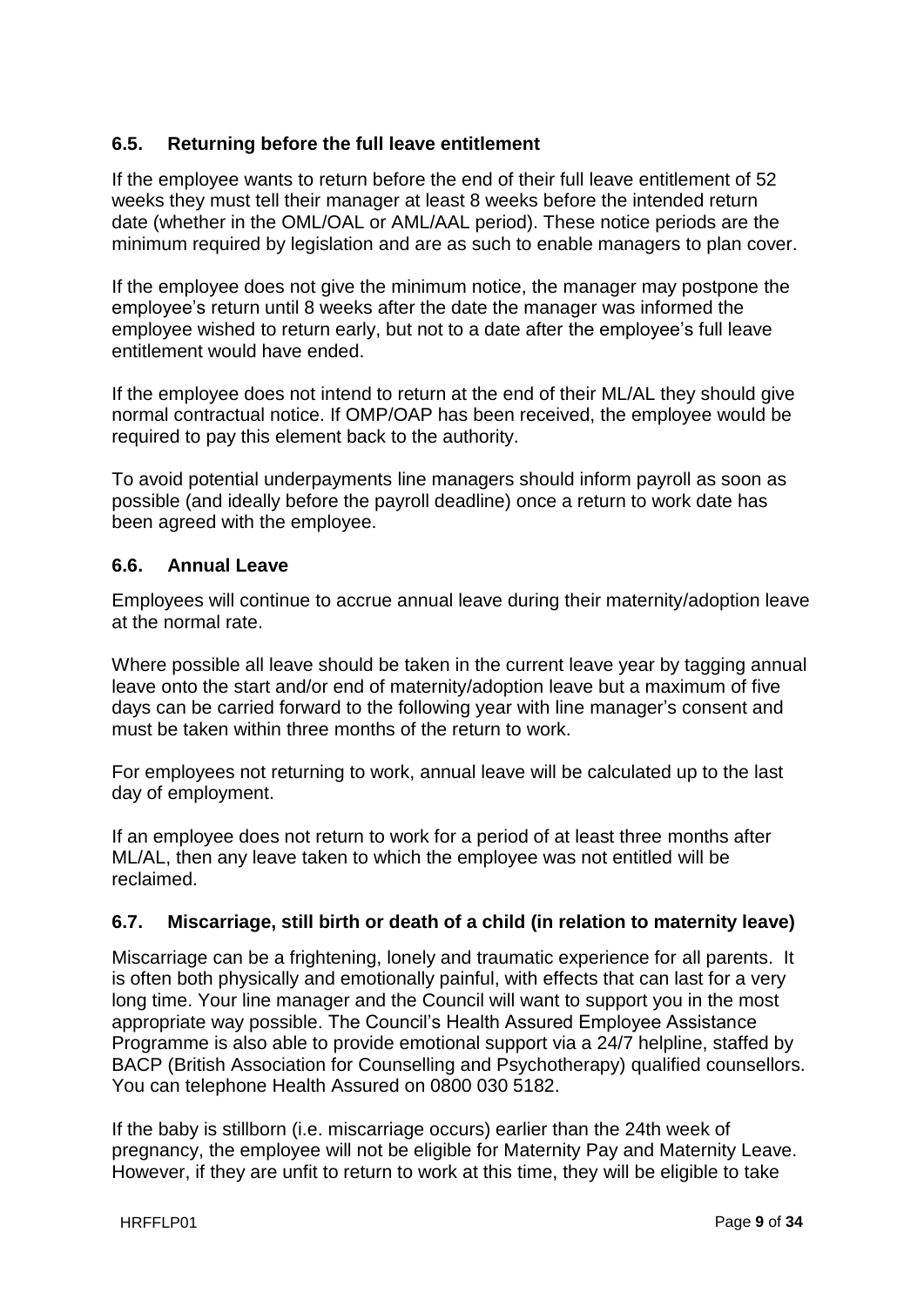sick leave, subject to the normal sick pay entitlements. Sickness absence in this instance will be recorded as 'pregnancy-related' and will not count towards sickness absence trigger point.

If the employee is not the person who has experienced the physical loss (for example this might be a partner) but needs to take time off work following the loss, compassionate or special leave will be considered. Please see the leave policy for more information.

If the baby is stillborn after the start of the 24th week of pregnancy, then the employee will still qualify for full Maternity Pay and Maternity Leave in accordance with criteria as stated above.

If a child dies within the Maternity Leave period, the employee will remain eligible for Maternity Pay and Maternity Leave in the usual way.

Further information on parental bereavement leave is provided at section 18.

## **6.8 Pregnancy-related sickness absence**

If an employee cannot work due to a pregnancy-related illness, they should notify their manager following the usual sickness absence procedure and will receive their usual sick pay. Pregnancy-related absence is recorded separately from other sickness absence and is not counted towards any review or trigger points.

If the employee is off work because of a pregnancy-related illness within 4 weeks of the due date, maternity leave will begin automatically.

## **6.9 Pregnancy during maternity leave**

If an employee falls pregnant again during their maternity leave, they should notify their line manager in accordance with the notification requirements set out previously in this policy. SMP/OMP will be calculated in accordance with the previously set out guidance based on the reference period prior to 15 weeks before the EWC.

An employee who has taken advantage of unpaid additional maternity leave (AML) and then finds that due to a further pregnancy, they will require a further period of maternity leave to commence immediately on expiry of AML, will be entitled to return to work in their original job if this is reasonably practicable, or to another job which is deemed to be suitable and appropriate at the end of the second period of maternity leave.

The work to be done should be suitable to them and appropriate to the circumstances and the capacity and place in which they are to be employed. The terms and conditions of employment should not be less favourable to them than if they had been able to return to the job in which they were originally employed.

## **7. Maternity Pay (MP) and Adoption Pay (AP)**

## **7.1 Who qualifies for maternity/adoption pay (MP/AP)?**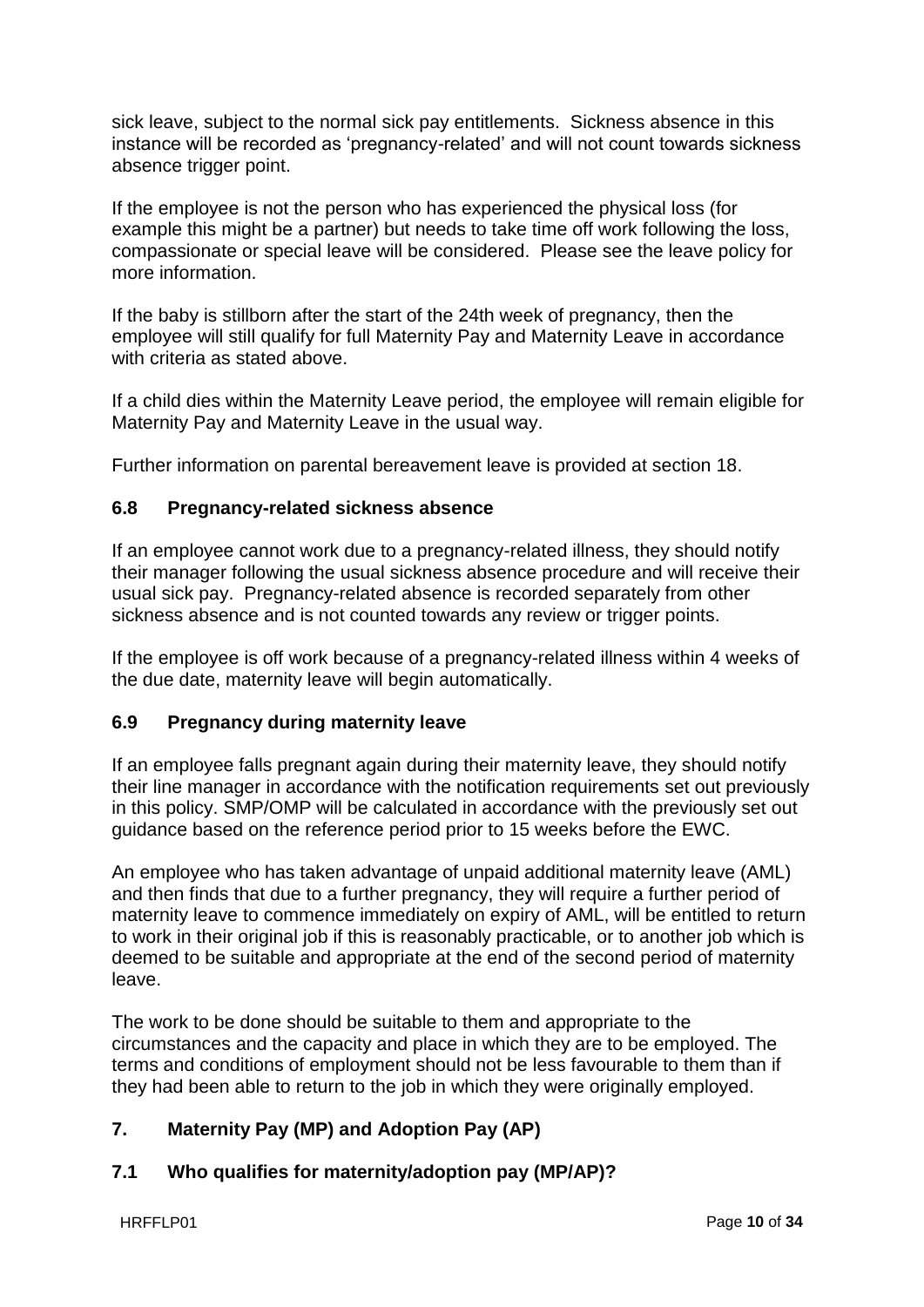If an employee has completed 26 weeks continuous service with Ryedale District Council or another local authority recognised under the Modification Order, by the

- 15th week before the EWC (maternity)
- week in which they are matched with a child for adoption (adoption)

and average earnings are at least the lower limit for N.I. contributions, they will be entitled to maternity/adoption pay from the organisation.

## **7.2 Who qualifies for Occupational Maternity/Adoption Pay (OMP/OAP)?**

If the employee is eligible to receive SMP/SAP, they will also be entitled to Occupational Maternity/Adoption Pay. It is paid on the understanding that the employee will return to local authority employment for at least 12 weeks (excluding any period of unpaid parental leave).

Alternatively, should you be unsure as to whether you wish to return to work following maternity/adoption leave, the OMP/OAP element can be withheld until the end of the period and the amount paid in full when/if the employee returns to work after ML/AL.

#### **Pay calculations are based on when money is due rather than when it is paid, so the 'half pay plus SMP/SAP must not exceed full pay' refers to the weekly calculation based on week's 7-18 when OMP/OAP is due.**

Where an employee has multiple posts the OMP/OAP applies on all of their established posts at the time they are going on ML/AL should they meet the continuous service requirement for OMP/OAP i.e. if they have been with Ryedale District Council in an established post (NOT relief) for more than 12 months then their OMP/OAP will reflect the multiple posts.

Regardless of the date of return, SMP/SAP cannot be paid in part weeks, whereas OMP/OAP would be paid up to the day before the employee returns.

#### **Pay if you're adopting a child from overseas**

The requirements are the same as if you're adopting from within the UK, except the employee must have been continuously employed with Ryedale District Council or another local authority recognised under the Modification Order for at least 26 weeks when the employee begins to receive adoption pay. Employees must also sign [form](https://public-online.hmrc.gov.uk/lc/content/xfaforms/profiles/forms.html?contentRoot=repository:///Applications/PersonalTax_iForms/1.0/SC6_20156&template=SC6.xdp)  [SC6](https://public-online.hmrc.gov.uk/lc/content/xfaforms/profiles/forms.html?contentRoot=repository:///Applications/PersonalTax_iForms/1.0/SC6_20156&template=SC6.xdp) (government website) if they are adopting from overseas with a partner.

This is because, if you're adopting a child from abroad with a partner, you can choose who gets SAP and adoption leave and who gets Statutory Paternity Pay (SPP) and paternity leave.

Whoever chooses to get SAP and adoption leave must fill in the 'Declaration' to confirm that they've chosen to get SAP and adoption leave not SPP and paternity leave.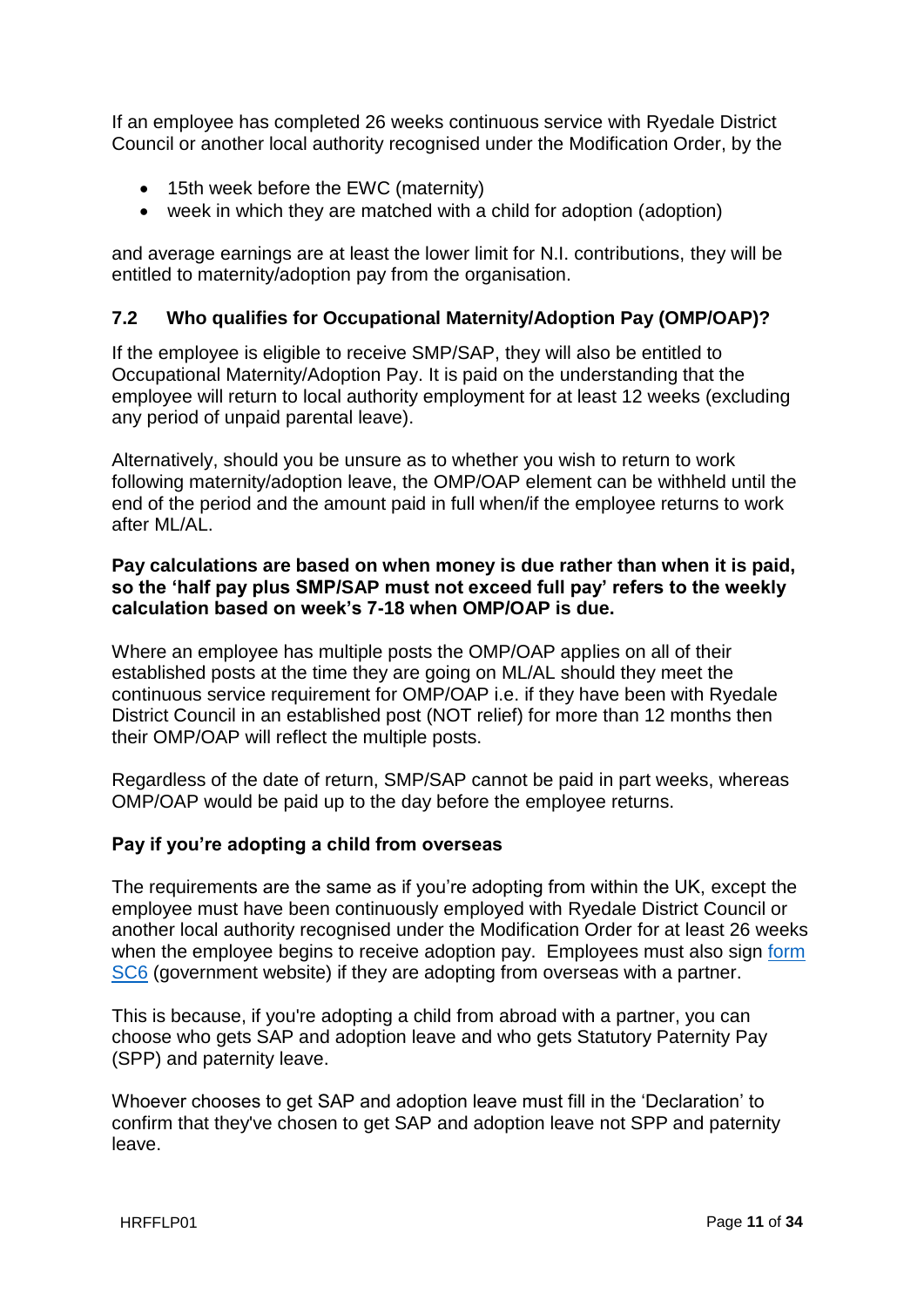Whoever chooses to get SPP and paternity leave must fill in the 'Dates for pay and leave' and 'Declaration' on form SC5, 'Statutory Paternity Pay/paternity leave when adopting from abroad' and give this to their employer. Part of this declaration confirms that they've chosen to get SPP and paternity leave not SAP and adoption leave.

## **7.3 Statutory Maternity/Adoption Pay (those not wishing to return to work following ML/AL)**

| Week 1 to 6 | 6 weeks | 90% of your average weekly earnings     |
|-------------|---------|-----------------------------------------|
| Week 7 to   | 33      | Statutory maternity/adoption pay or 90% |
| 39          | weeks   | of your average weekly earnings         |
|             |         | (whichever is the lower)                |
| Week 40 to  | 13      | No pay                                  |
| 52          | weeks   |                                         |

## **7.4 Occupational Maternity/Adoption Pay (those entitled through length of service and wishing to return to work following ML/AL)**

| Week 1 to 6      | 6 weeks  | Higher rate SMP/SAP – 90% of average<br>earnings            |
|------------------|----------|-------------------------------------------------------------|
| Week 7 to 18     |          | 12 weeks   Standard rate SMP/SAP plus half of normal<br>pay |
| Week 19 to<br>39 |          | 21 weeks   Standard rate SMP/SAP                            |
| Week 40 to<br>52 | 13 weeks | $\overline{\phantom{a}}$ No pay                             |

## **7.5 Calculating Statutory Maternity Pay (SMP) and Statutory Adoption Pay (SAP)**

SMP is worked out based on the average weekly pay received during the eight week period, 15 weeks before EWC (weeks 17 to 25 of pregnancy).

SAP is worked out based on the average weekly pay during the 8 weeks prior to the matching week (MW).

If the baby is born before or during the Qualifying Week (the 15th week, Saturday to Sunday, before the week the baby is due) the continuous employment rule is satisfied if they would have completed 26 weeks' continuous employment had it not been for the baby's early birth. The average weekly earnings would then be worked out using the birth date instead of the Qualifying Week.

For employees who are on fixed term contracts who meet the above eligibility but whose contract ceases during the maternity period, SMP will be paid throughout the maternity period, therefore the contract end date and date of end of SMP payments may be different. If the option for shared parental leave is taken up, SMP will cease and be replaced by Shared Parental Pay (ShPP).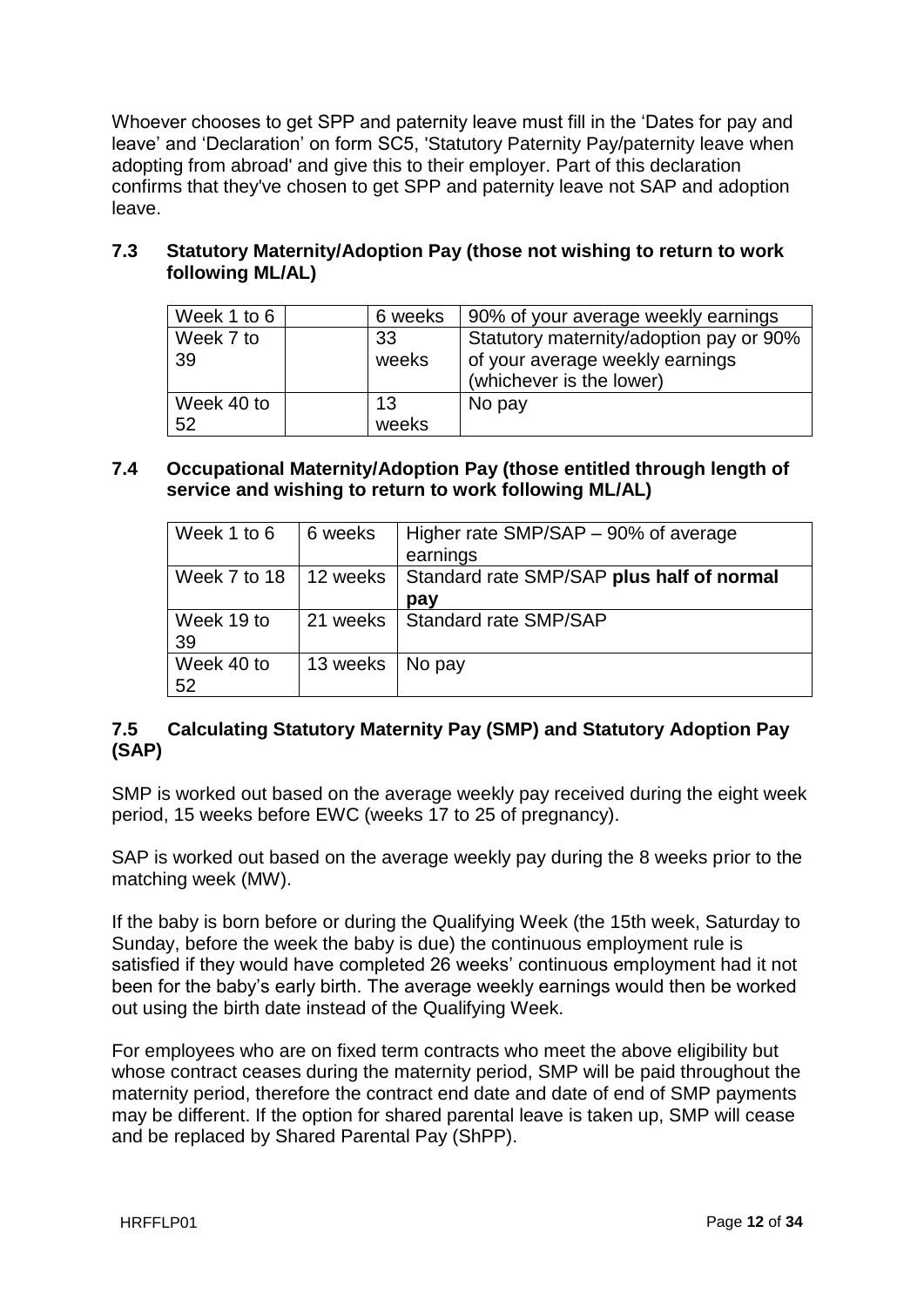The employee **must** tell Ryedale District Council if during their 39-week maternity pay period they:

- Leave the UK including Channel Islands and Isle of Man
- Are in legal custody
- Start work with a different employer (after childbirth)

## **7.6 What if the employee does not qualify for SMP/SAP?**

## **7.6.1 Maternity**

If the employee does not have 26 weeks continuous Local Government Service prior to the 15th week before the baby is due, they may be eligible for Maternity Allowance (MA) paid by the Department of Work & Pensions (DWP).

If the employee is not entitled to SMP, they will be sent a form SMP1 by Payroll. The form is to be sent to the Department for Work and Pensions along with the MAT B1.

The employee will still be required to notify the employer of the dates of ML as specified.

## **7.6.2 Adoption**

If the employee is not entitled to SAP, they will be sent a form SAP1 explaining why they cannot get Statutory Adoption Pay.

## **7.7 Employee Benefits**

It is important to note that as a salary sacrifice benefit reduces cash pay, the amount of salary that the employee pays National Insurance contributions on is also reduced. Staff who participate in a salary sacrifice scheme will have been informed through the terms and conditions of the scheme of the impact on any allowances including maternity/adoption. Any salary sacrifice applicable for the employee during this eight-week period will reduce entitlement to SMP/SAP.

In addition, employees remain responsible for payments due for the goods or services through salary sacrifice during ML/AL. However, salary deductions cannot be made during periods of SMP/SAP or nil pay and repayment arrangements will have to be set up through a separate agreement.

Further information is available via the [Everybody Benefits page.](http://nyccintranet/content/everybody-benefits) There are some practical considerations for employees to consider and these are set out in the relevant maternity/adoption notification letter.

## **8. Pension implications of maternity/adoption leave for those in LGPS – buy back**

During maternity/adoption leave employees will pay pension contributions calculated on the actual pay they receive. Therefore, during unpaid leave, pension contributions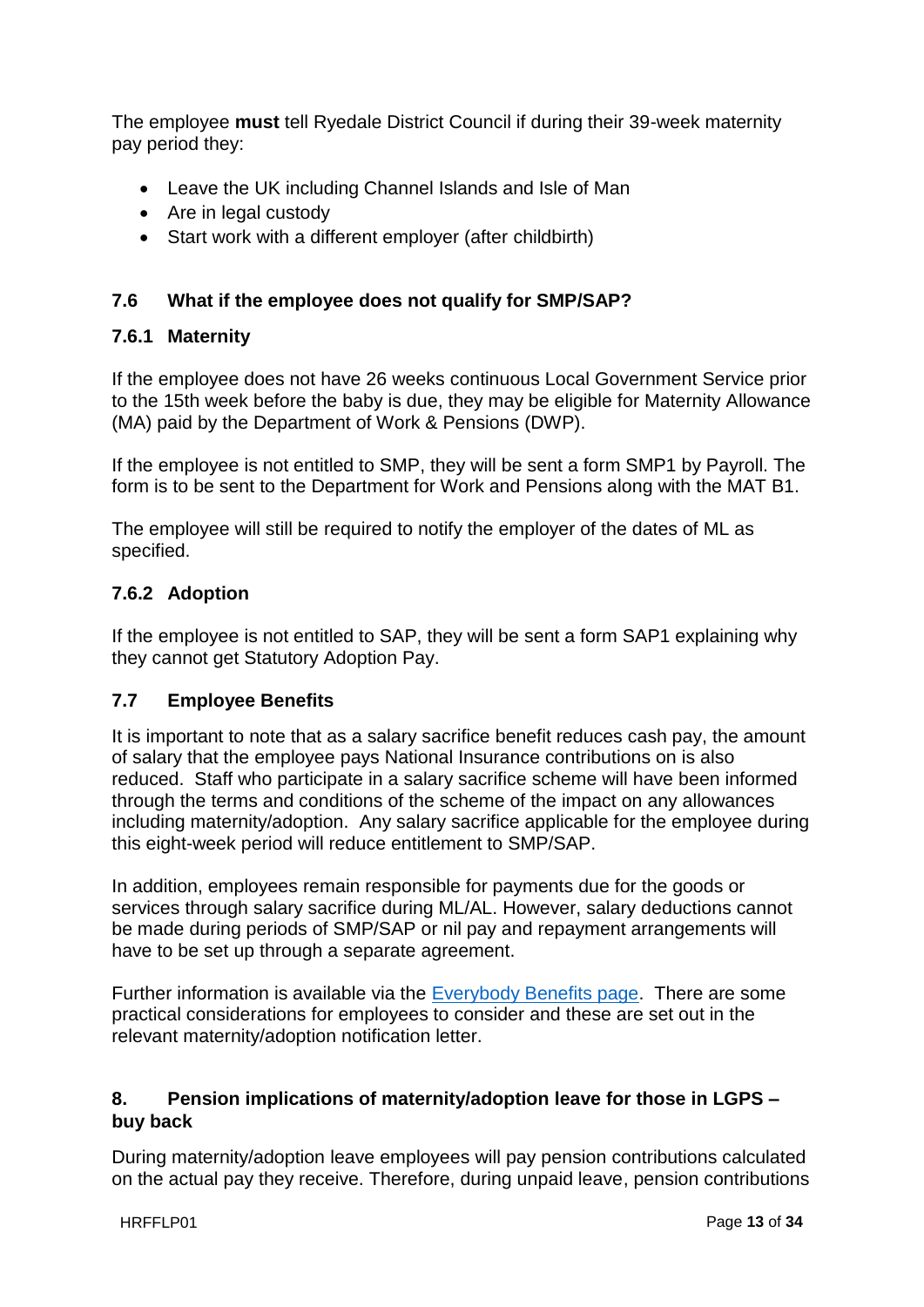will be lost. If there is a right to return to work employees also have the option of buying back any pension lost during the period of unpaid leave.

If employees decide to buy back pension 'lost' due to periods of unpaid leave within 30 days of returning to work after the period of leave, then the cost of this would be shared with Ryedale District Council paying two thirds of the cost and the employee paying one third. To find out how much it would cost to buy back pension, employees should contact employment support services on 01609 532190.

For more information see the [North Yorkshire pension fund](https://www.nypf.org.uk/) for accessing your online record.

## **9. Keeping in touch days (KIT days) – Maternity and Adoption**

The regulations allow an employee to undertake up to 10 days' work during ML/AL without bringing their ML/AL to an end. Whilst KIT days are covered by statute, they may only take place by agreement between the employer and the employee. Where a request is made it should not be unreasonably refused. Working for part of a day (even one hour) will count as one KIT day and the employee will be paid for the hours worked at their contractual hourly rate. Payment will be offset against any maternity/adoption pay/allowance paid for that week. The employee will not lose any maternity or adoption related pay for working up to 10 days.

'Work' is defined as any work that is done under their contract of employment and this may include training or any activity undertaken for the purposes of keeping in touch with their workplace. However, Ryedale District Council cannot insist that an employee carries out work and equally the employee cannot insist that they are given work to do during this period under the KIT arrangements.

It should be noted that employees will not be able to carry out any work during the first two weeks following the birth of their child. This period is known as compulsory maternity leave that must be taken at this point.

KIT Forms should be used for recording keeping in touch days and MyView should be used to submit claims for payment for keeping in touch days. It is important to note that once an employee has used up the 10 KIT days if they then work again they will not receive their maternity or adoption benefits for that week; therefore, records must be kept to avoid this happening.

#### **10. Additional employment**

If the employee works for another employer during the SMP period but before the baby is born, then SMP will continue to be paid. If the employee works for another employer during the SMP period but after the baby is born, Ryedale District Council will need to check whether the work undertaken for the other employer occurred during the 15<sup>th</sup> week before the baby was due.

If so, SMP should be paid as usual. If, however, the employee is working for another employer for which they did not work during the 15<sup>th</sup> week before the baby was due, Ryedale District Council will stop paying SMP from the start of the week that the employee works for the other employer. It is up to the employee to inform Ryedale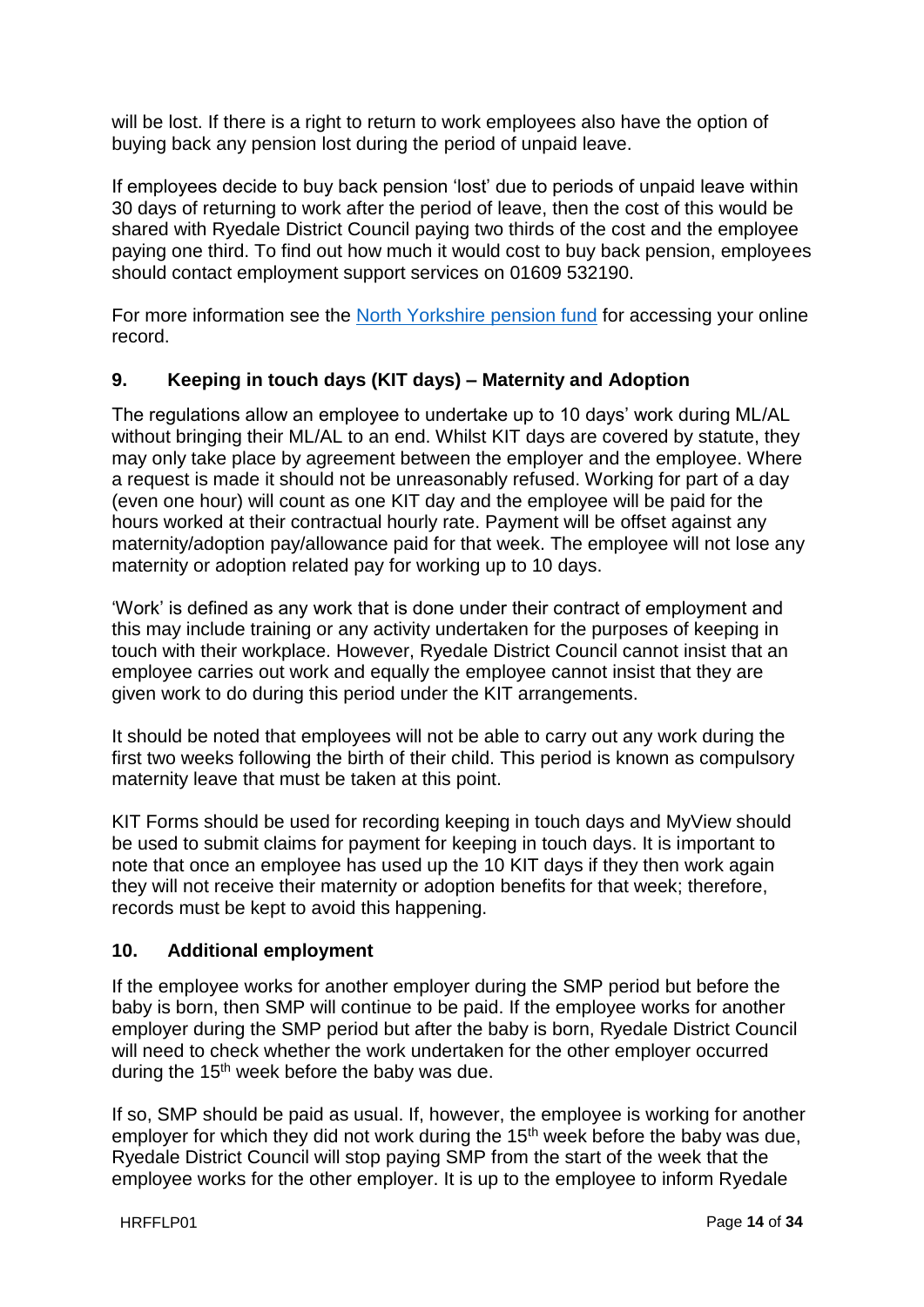District Council that they are working for someone else during their statutory maternity pay period.

If an employee completes work for Ryedale District Council (not on a relief basis) in a different role which was not held prior to commencement of maternity leave this should be treated as a KIT day for that role. e.g. If the employee completes work as a Relief Ryecare Operator whilst on maternity leave they will effectively break their maternity leave and pay periods.

#### **Paternity/Maternity Support Leave**

#### **11. Entitlement**

If you are a father to be, same sex partner or will share the responsibility with a partner for bringing up a child, you may have the right to statutory paternity/maternity support leave and pay which is a maximum of two weeks. This includes those who are adopting a child. The entitlement is the same regardless of whether your partner has a multiple birth (e.g. twins).

Paternity/Maternity Support Leave will be paid at full pay, providing employees meet the qualifying criteria below.

You must take your leave in one go and this must be in full week blocks of either one or two weeks. A week is the same amount of days that you normally work in a week, e.g. if you only work on Mondays and Tuesdays a week is two days.

Leave cannot start before the birth of the baby and it must end within 56 days of the birth.

You are requested to give as much notice as reasonable practicable of the dates you wish to take paternity/maternity support leave to allow the service to plan, however rough dates in advance are acceptable (e.g. to commence the week after the baby's birth). You must give at least 28 days' notice in writing if you wish to change the dates of your leave.

To qualify for leave and pay, employees must:

- Have or expect to have responsibility for the child's upbringing;
- Be the biological father of the child or the birth parent's husband, civil partner or partner;
- Have worked continuously for their employer for 26 weeks ending with the 15th week before the baby is due (or the 'matching week' in the case of adoption).

The definition of 'partner' is quite strict, since it is defined as "someone who lives with the birth parent of the baby in an enduring family relationship but is not an immediate relative."

Employees must also have average weekly earnings at or above the lower earnings limit.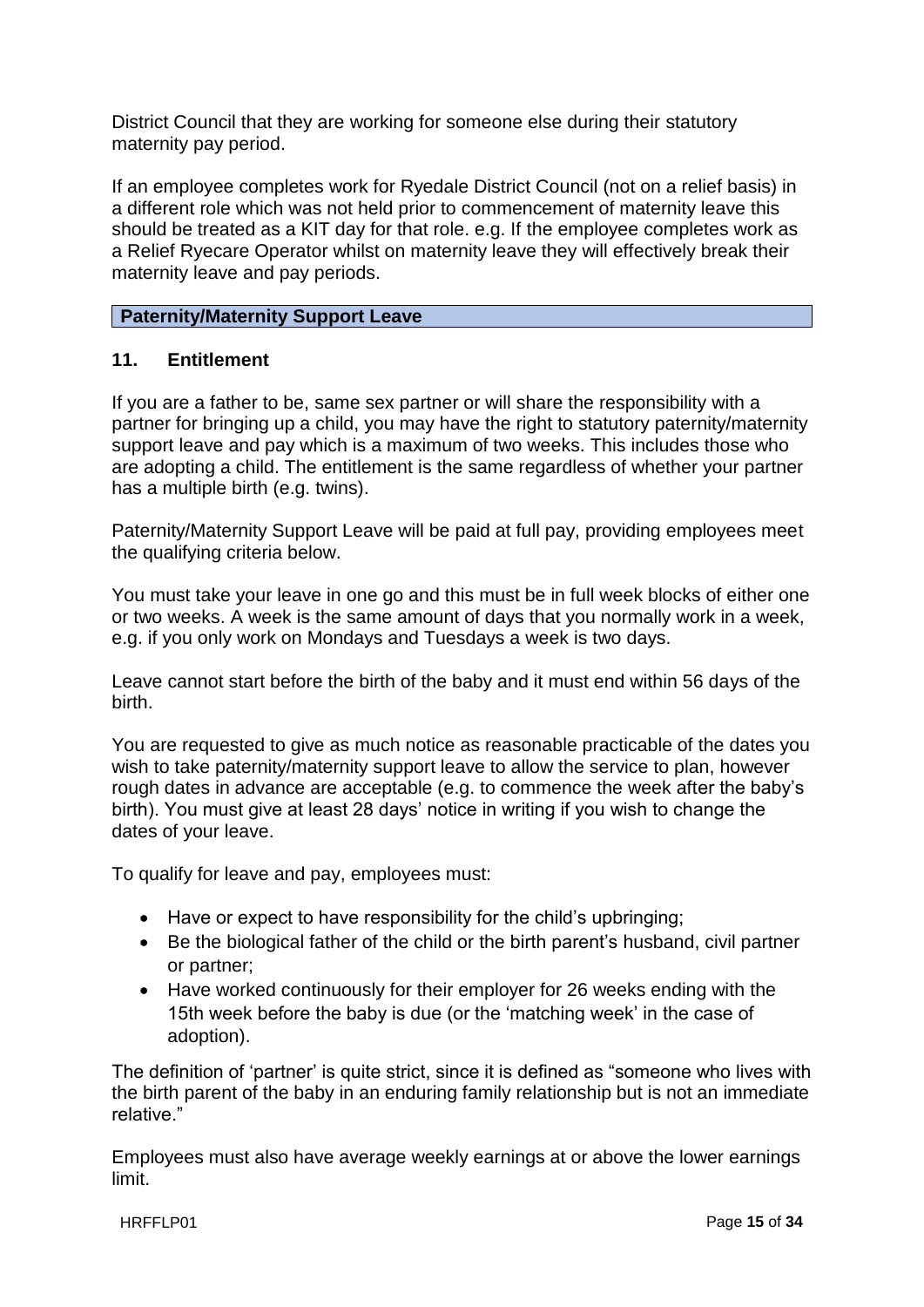Only one period of leave can be taken however many children are born or placed for adoption at the same time.

A photocopy of the MATB1/Matching Certificate must be provided by the employee.

The notification of maternity, paternity or adoption leave form (available on BOB) must be completed by the manager and forwarded to Employment Support Services for actioning.

## **12. Leave for antenatal appointments**

Entitlement: All pregnant employees are entitled to paid time off to attend antenatal appointments. Time off for antenatal care should be paid at the employee's normal rate of pay. Antenatal care may include relaxation and parent craft classes, as well as medical examinations related to the pregnancy. The entitlement to paid time off for antenatal appointments applies regardless of the employee's length of service.

This paid entitlement is also extended to fathers and partners to attend up to two antenatal appointments. The employer can ask for appointment cards/evidence except for the very first appointment.

## **13. Miscarriage, still birth or death of a child (in relation to paternity leave)**

Employees still qualify for paternity leave and pay if the baby is either:

- Stillborn from 24 weeks of pregnancy
- Born alive at any point in the pregnancy but later dies

Further information on parental bereavement leave is also provided at section 18.

#### **Shared Parental Leave (ShPL) and Pay**

#### **14. Shared Parental Leave**

ShPL and ShPP is available to employees who are expecting a baby or adoption placement, from the date of the baby's birth or the adoption of a child, subject to eligibility. The leave must be taken before the child's first birthday or one year from the adoption date. The birth parent/primary adopter can share the leave with their partner if they're also eligible for ShPL, and choose how much of the leave each of them will take.

Employees are encouraged to discuss their potential plans regarding ShPL at the earliest opportunity, to enable the organisation to support them effectively.

#### **14.1 Who is eligible for ShPL?**

ShPL can only be used by two people. The birth parent/adopter and one of the following: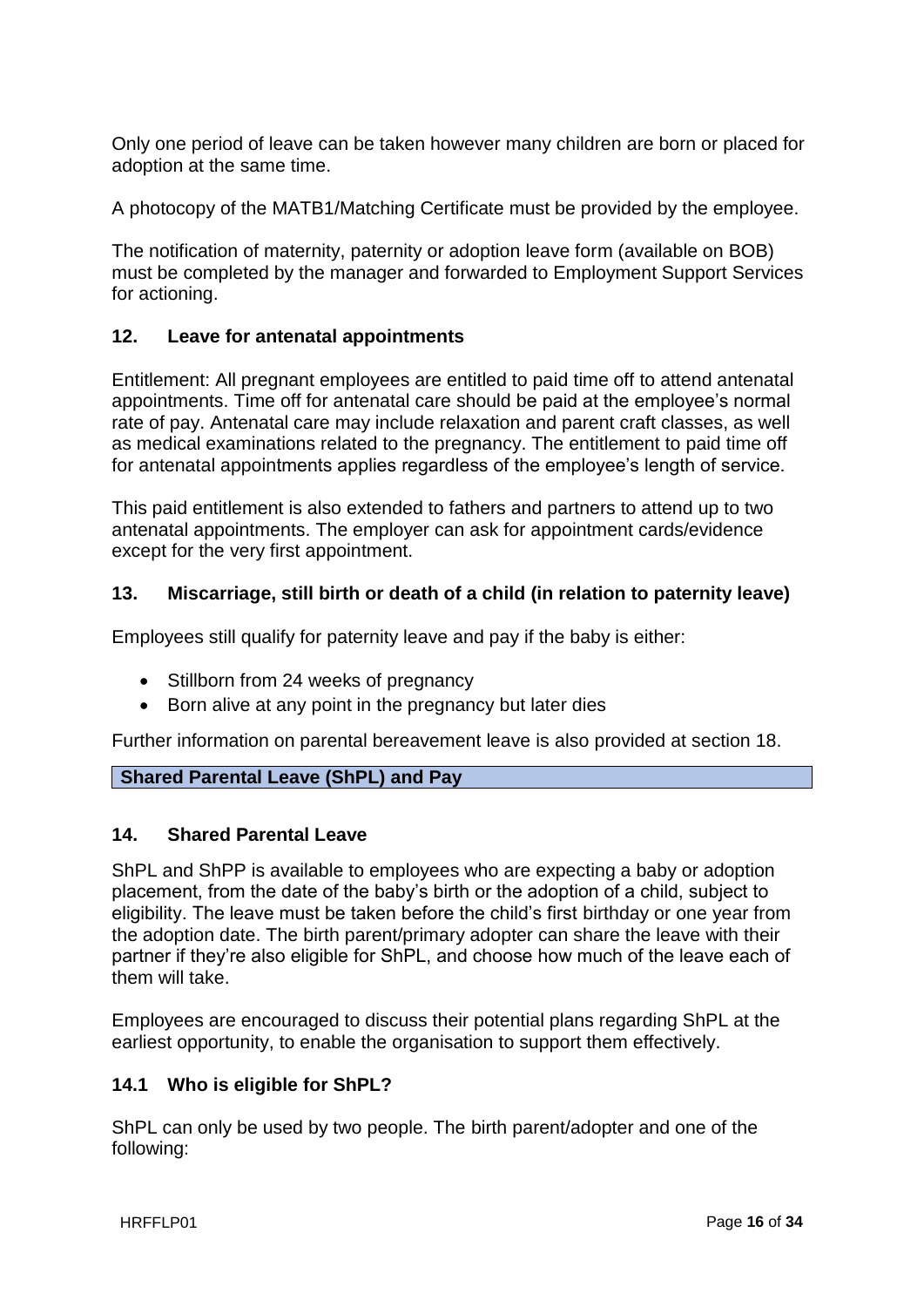- The father of the child (in the case of birth) or the spouse
- Civil partner or partner of the child's birth parent/adopter

Additionally, an employee seeking to take ShPL must satisfy each of the following criteria:

- Birth parent/adopter must be/have been entitled to statutory maternity/adoption leave or have been entitled to statutory maternity/adoption pay or maternity allowance and must have ended or given notice to reduce any maternity/adoption allowances.
- The employee must still be working for the organisation at the start of each period of ShPL.
- The employee must pass the 'continuity test' requiring them to have a minimum of 26 weeks' service at the end of the 15<sup>th</sup> week before the EWC/matching date.
- The employee's partner must meet the 'employment and earnings test' requiring them (in the 66 weeks leading up to EWC/matching date) to have worked for at least 26 weeks and earned an average of at least £30 a week in any 13 of those weeks.
- The employee must correctly notify their line manager of their entitlement and provide evidence as required.

## **14.2 What is the entitlement?**

The number of weeks available is calculated using the birth parent's/adopter's entitlement to maternity/adoption leave, which allows up to 52 weeks leave. The birth parent/adopter can reduce this entitlement; they and/or their partner can opt in to the ShPL and take any remaining weeks as ShPL.

If the birth parent/adopter is not entitled to maternity/adoption leave, but is entitled to SMP, SAP or MA they must reduce their entitlement to less than 39 weeks.

If such a birth parent chooses to reduce their statutory maternity pay or maternity allowance period and take fewer than 39 weeks of pay or allowance, then their employed partner could take the untaken weeks as shared parental leave if they are eligible for leave. In this case, the number of weeks of pay or allowance must be deducted from 52 weeks to calculate the number of weeks of shared parental leave that will be available for the partner to take.

## **14.3 When can ShPL begin?**

The birth parent can take ShPL after they have taken the legally required two weeks of ML immediately following the birth of the child. The adopter can take ShPL after taking at least two weeks of AL.

The father/partner/spouse can take ShPL immediately following the birth/placement of the child, but may first choose to exhaust any PL entitlements.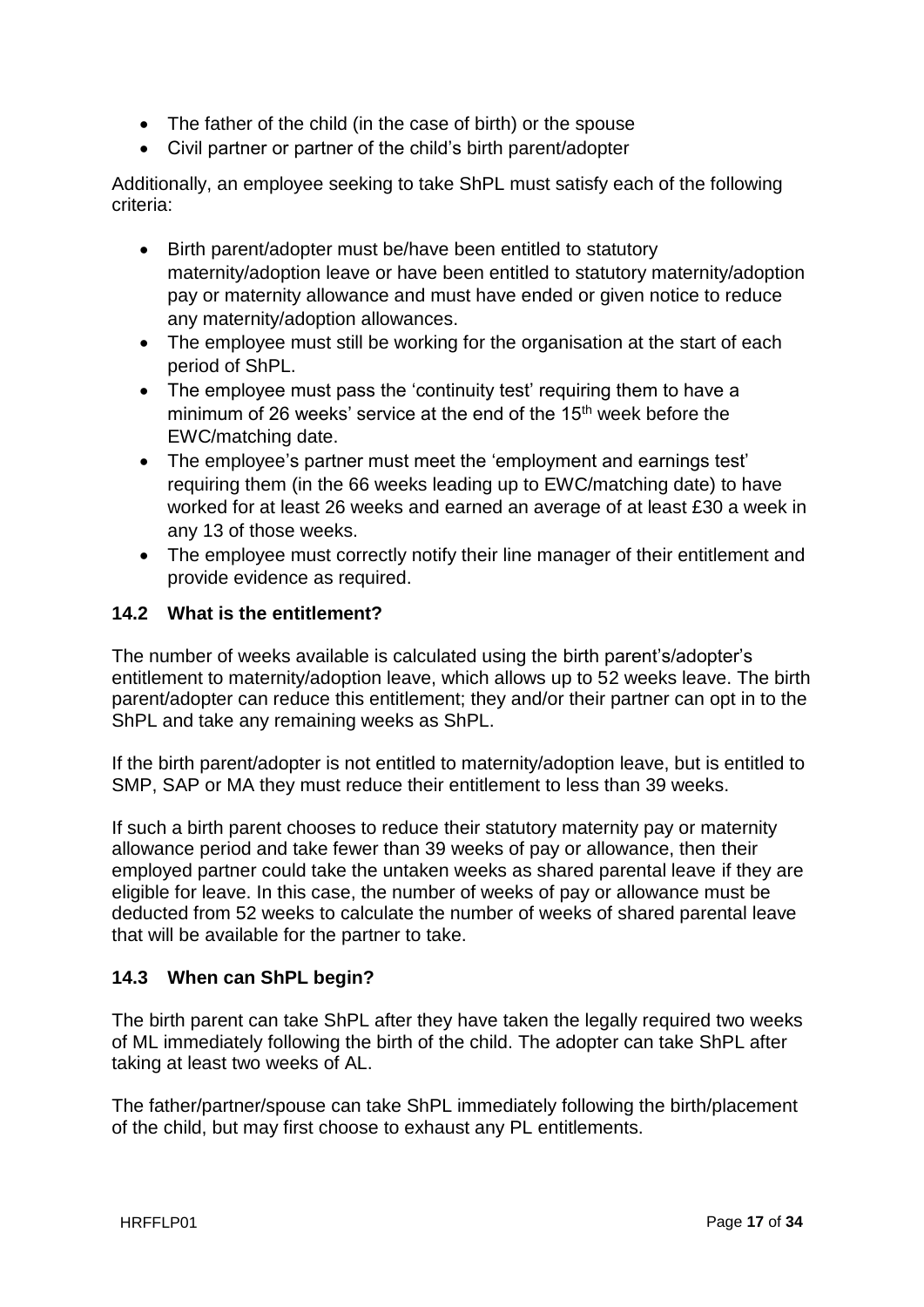If a birth parent/adopter gives notice to curtail their maternity/adoption entitlement, then the partner can take leave while the birth parent/adopter is still using their maternity/adoption allowance.

## **14.4 Giving notice of the intention to take ShPL**

Employees must give at least eight weeks' notice to their employer of their intent to take ShPL. This notice must be in writing, and include:

- The name of the employee
- The name of the other parent
- The start and end dates of any maternity/adoption leave or pay, or maternity allowance, taken in respect of the child and the total amount of ShPL available
- The date on which the child is expected to be born, and the actual date of birth, or in the case of an adopted child, the date on which the employee was notified of having been matched with the child and the adoption placement date
- The amount of ShPL the employee and their partner each intend to take
- A non-binding indication of when the employee expects to take the leave

Variation is only permitted by mutual consent of both parents, and leave already booked can only be varied with eight weeks' notice of the change.

## **14.5 What information must be provided by the employee?**

Employees must provide the line manager with a signed declaration stating:

- That they meet, or will meet the eligibility conditions and are entitled to take ShPL.
- That the information they have given is accurate.
- If they are not the birth parent/adopter they must confirm that they are either the father of the child, or are the spouse, civil partner or partner of the birth parent/adopter.
- That should they cease to be eligible they will immediately inform the organisation.

Ryedale District Council may, within 14 days of the ShPL entitlement notification being given, request:

- The name and business address of the partner's employer (where the partner is self-employed their contact details must be given instead).
- In the case of biological parents, a copy of the child's birth certificate (or where one has not been issued, a declaration as to the time and place of birth).
- In the case of an adopted child, documentary evidence of the name and the address of the adoption agency, the date of the matching notification and the date which the child is expected to be placed for adoption.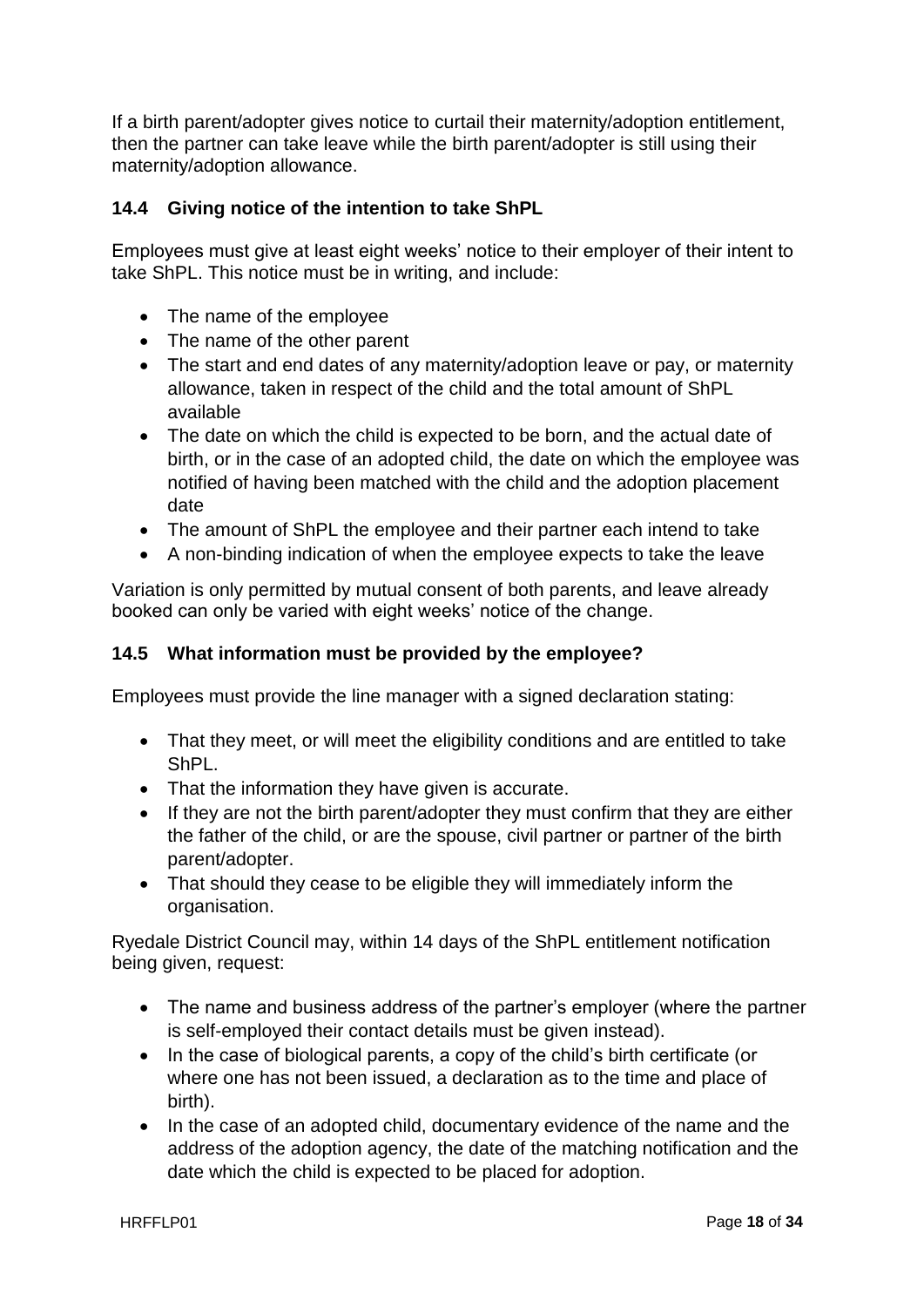The organisation reserves the right to investigate further where there is cause to believe that a fraudulent claim has been made. Any investigation would be carried out in accordance with usual Ryedale District process and without acting in a discriminatory manner in relation to any of the protected characteristics defined in the Equality Act 2010.

## **14.6 Booking ShPL**

In addition to notifying the employer of the intention to take ShPL, the employee must also give notice to take the leave. In many cases, this will be done at the same time. The correct notification must be given at least eight weeks before the date on which they wish to start the leave and (if applicable) receive ShPP.

Employees have the right to submit no more than three notifications specifying leave periods they are intending to take. Each notification may contain either:

- A single period of weeks of leave or
- Two or more weeks of discontinuous leave, where the employee intends to return to work between periods of leave.

ShPL can only be taken in complete weeks, but it may begin on any day of the week. A response will be provided to the employee no later than the  $14<sup>th</sup>$  day after the leave request was made and will be responded to in writing.

## **14.7 Continuous leave notifications**

A notification can be for a period of continuous leave which means a notification of a number of weeks taken in an unbroken period of leave e.g. six weeks in a row. Employees can take a continuous block of leave so long as it does not exceed the total number of weeks of ShPL available to them and the correct notice period has been given.

#### **14.8 Discontinuous leave notifications**

A single notification may contain a request for two or more periods of discontinuous leave, which means asking for a set number of weeks over a period, with breaks in between e.g. employee takes six weeks of ShPL, and then works every other week for a period of three months.

It is not a statutory right to have periods of discontinuous leave. All requests will be carefully considered, weighing up the potential benefits to the employee and to the organisation against any adverse effects to the service.

If a notification request for discontinuous leave is refused, the employee can either withdraw it within 15 days of giving it, or can take the leave in a single continuous block. If the option of a single continuous block is taken, the employee has until the 19<sup>th</sup> day from the original date of notification to choose when they want the leave period to begin. The leave cannot start sooner than eight weeks from the date the original notification was submitted. If the employee does not choose a leave date the leave will begin on the date specified in the original notification.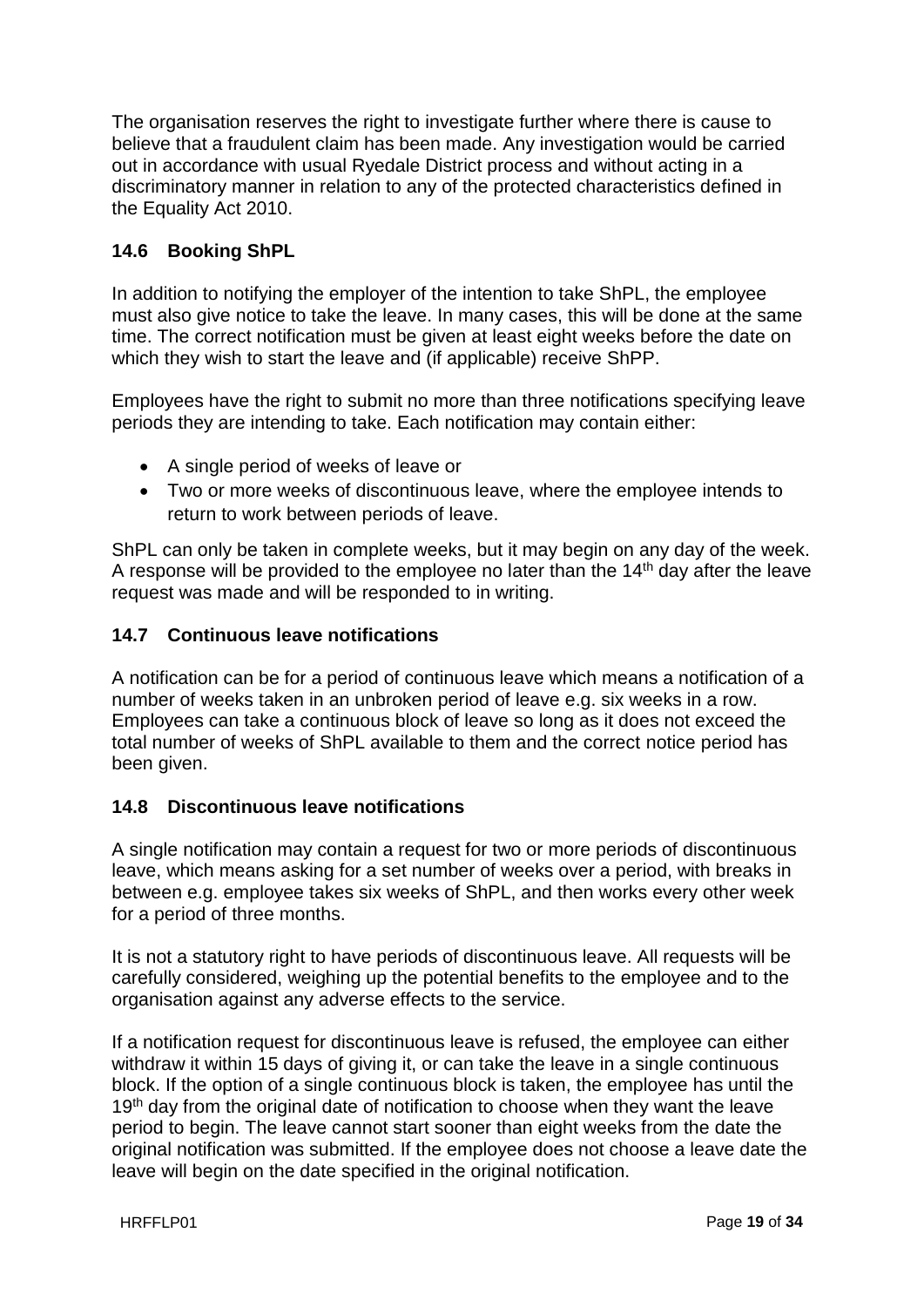## **14.9 Commencing ShPL**

It will generally commence on the employee's chosen start date. However, if the baby arrives early, the leave can start and notice be given as soon as practically possible. It must end no later than one year after the birth/placement of the child. Any ShPL not taken by this point will be lost.

## **14.10 Varying ShPL**

Employees are permitted to vary or cancel an agreed and booked period of ShPL provided that they advise their line manager in writing at least eight weeks before the start of any variation. Any new start date cannot be sooner than eight weeks from the date of the variation request.

Variation/cancellation notifications will usually count as a new notification, thus reducing the employee's right to book/vary leave by one. Exceptions to this will be changes due to early births, or as a result of the organisation requesting the change and it being agreed by the employee. Any variation will be confirmed in writing by the organisation.

#### **14.11 What happens on return to work?**

Ryedale District Council will have confirmed the return date in writing to the employee, and the employee will be expected to return to work on the next working date after this date, unless they notify the organisation otherwise.

If the employee has been off for no more than 26 weeks they will be eligible to return to the same job. If the employee has been off for more than 26 weeks they will be entitled to return to work in their original job if this is reasonably practicable, or to another job which is deemed to be suitable and appropriate. The work to be done should be suitable to them and appropriate to the circumstances and the capacity and place in which they are to be employed. The terms and conditions of employment should not be less favourable to them than if they had been able to return to the job in which they were originally employed.

If the employee also takes a period of unpaid leave of four weeks or less this will have no effect on their right to return to the same job as they occupied before taking the last period of leave, if the aggregate weeks of maternity/paternity/adoption and ShPL do not exceed 26 weeks.

If the employee takes a period of unpaid parental leave of 5 weeks, even if the aggregate weeks of maternity/paternity/adoption and ShPL do not exceed 26 weeks, the employee will be entitled to return to the same job unless this is not possible, then the employee will be entitled to return to work in their original job if this is reasonably practicable, or to another job which is deemed to be suitable and appropriate The work to be done should be suitable to them and appropriate to the circumstances and the capacity and place in which they are to be employed. The terms and conditions of employment should not be less favourable to them than if they had been able to return to the job in which they were originally employed.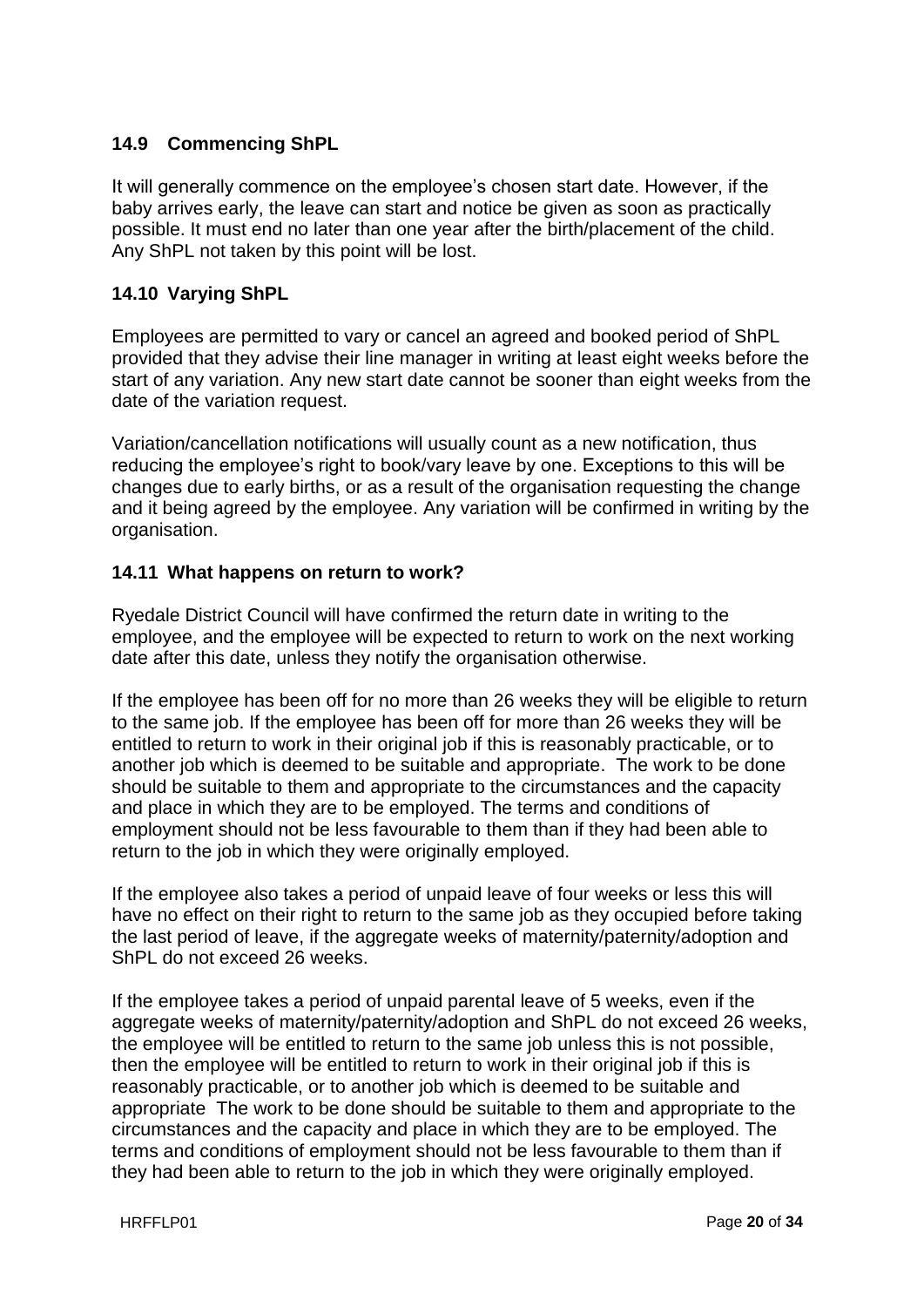To avoid potential underpayments, line managers should inform Employment Support Services (ESS) as soon as possible (and ideally before the payroll deadline) once a return to work date has been agreed with the employee.

## **14.12 ShPL in touch days (SPLiT days)**

Each parent will be entitled to up to 20 keep in touch days, plus the birth parent will also have her entitlement of 10 maternity leave keep in touch days. This work will be paid at the employee's hourly contractual rate.

## **15. Shared parental pay (ShPP)**

#### **15.1 What are the arrangements for pay during ShPL?**

Eligible employees may be entitled to take up to 37 weeks Shared Parental Pay (ShPP) while taking SPL. The amount available will depend on the amount by which the birth parent/adopter reduces their maternity/adoption pay period or maternity allowance period.

In addition to meeting the eligibility requirements for SPL, an employee seeking to claim ShPP must further satisfy each of the following criteria:

Birth parent/adopter must be/have been entitled to statutory maternity/adoption pay/ maternity allowance, and must have reduced their maternity/adoption pay/maternity allowance pay period.

- The employee must intend to care for the child during the week in which ShPP is payable.
- The employee must have an average weekly earnings for the period of eight weeks leading up to and including the 15<sup>th</sup> week before the due date/matching date are not less than the lower earnings limit in force for national insurance contributions.
- The employee must remain in continuous employment until the first week of ShPP has begun.
- The employee must give proper notification in accordance with the rules set out below.

Where an employee is entitled to receive ShPP they must, at least eight weeks before receiving any ShPP, give their line manager written notice advising of their entitlement to take SPL.

In addition, any notice that advises of entitlement for ShPP must include:

- The start and end dates of any maternity/adoption pay or maternity allowance.
- The total amount of ShPP available, the amount of ShPP the employee and their partner each intend to claim, and a non-binding indication of when the employee expects to claim ShPP.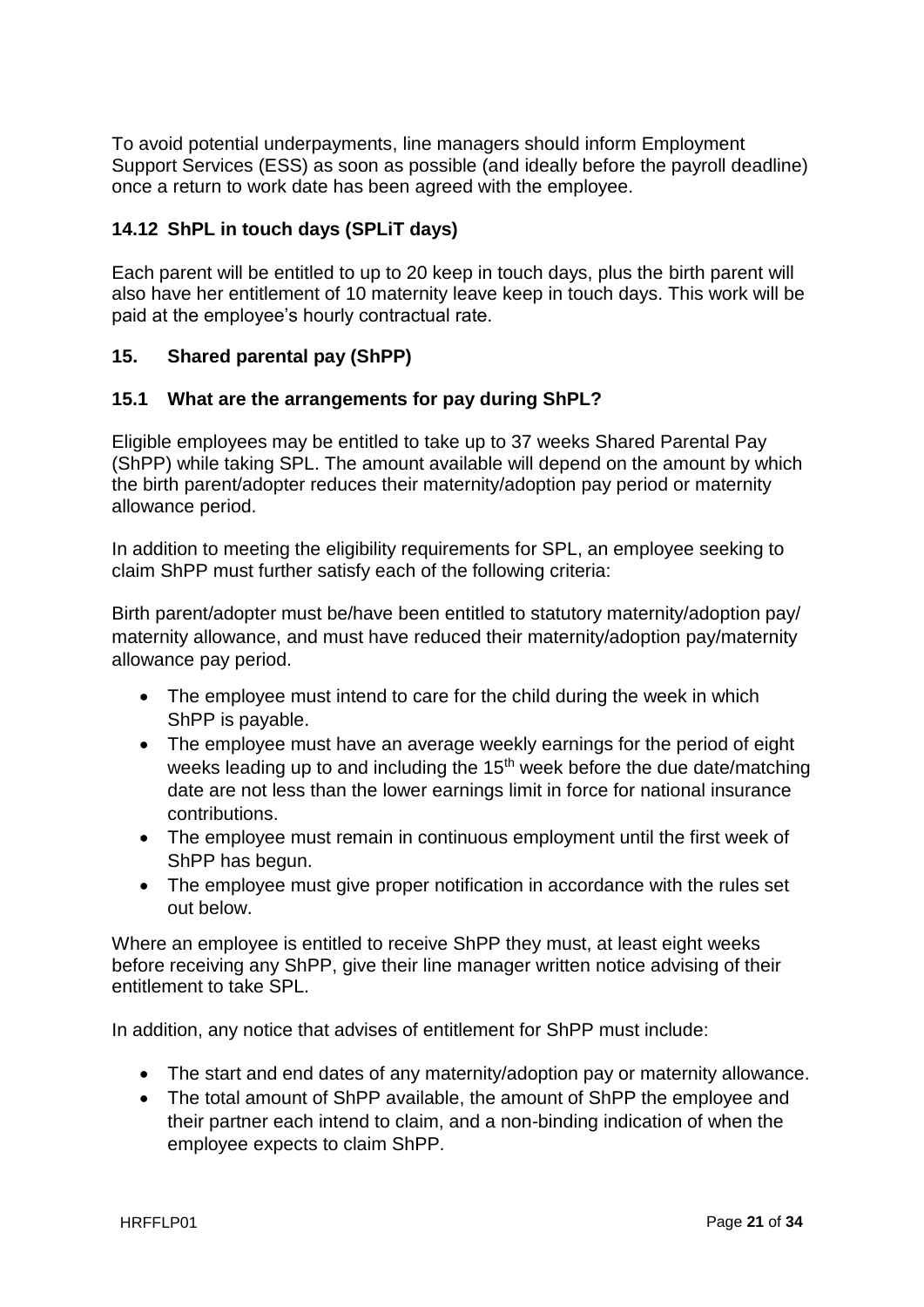A signed declaration from the employee confirming that the information they have given is accurate, that they will meet, the criteria for ShPP and that they will immediately inform the organisation should they cease to be eligible.

ShPP is paid at is paid at the rate of £151.20 per week or 90 per cent of an employee's average weekly earnings, whichever is lower (the rate of pay will be set by the Government for each relevant tax year).

## **16. Unpaid parental leave**

## **Eligibility**

| <b>Eligibility</b>                  | <b>Entitlement</b>              |
|-------------------------------------|---------------------------------|
| Each child                          | 18 weeks up to the child's 18th |
|                                     | birthday.                       |
| Each adopted child                  | 18 weeks up to the child's 18th |
|                                     | birthday.                       |
| Each child in receipt of disability | 18 weeks up to the child's 18th |
| living allowance                    | birthday.                       |

## **Eligibility**

Employees qualify if all of these apply:

- they've worked within the organisation for more than a year
- they're named on the child's birth or adoption certificate or they have or expect to have parental [responsibility](https://www.gov.uk/parental-rights-responsibilities/what-is-parental-responsibility)
- they're not self-employed or a 'worker', eg an agency worker or contractor
- they're not a foster parent (unless they've secured parental responsibility through the courts)
- the child is under 18

Employers can ask for proof (like a birth certificate) as long as it's reasonable to do so, eg they can't ask for proof each time an employee requests leave.

#### **Arrangements**

Eligible employees can take unpaid parental leave to look after their child's welfare. This may include but is not limited to in order to spend more time with your children, look at new schools, settle children into new childcare arrangements or spend more time with the family such as visiting grandparents.

Leave should be taken in blocks or multiples of one week (except for parents of children in receipt of disability living allowance, where leave can be taken in periods of one day or more), with a maximum four weeks leave in any year. A year is based on the birth date of the child. Employees should give 21 days' notice of their request to take leave.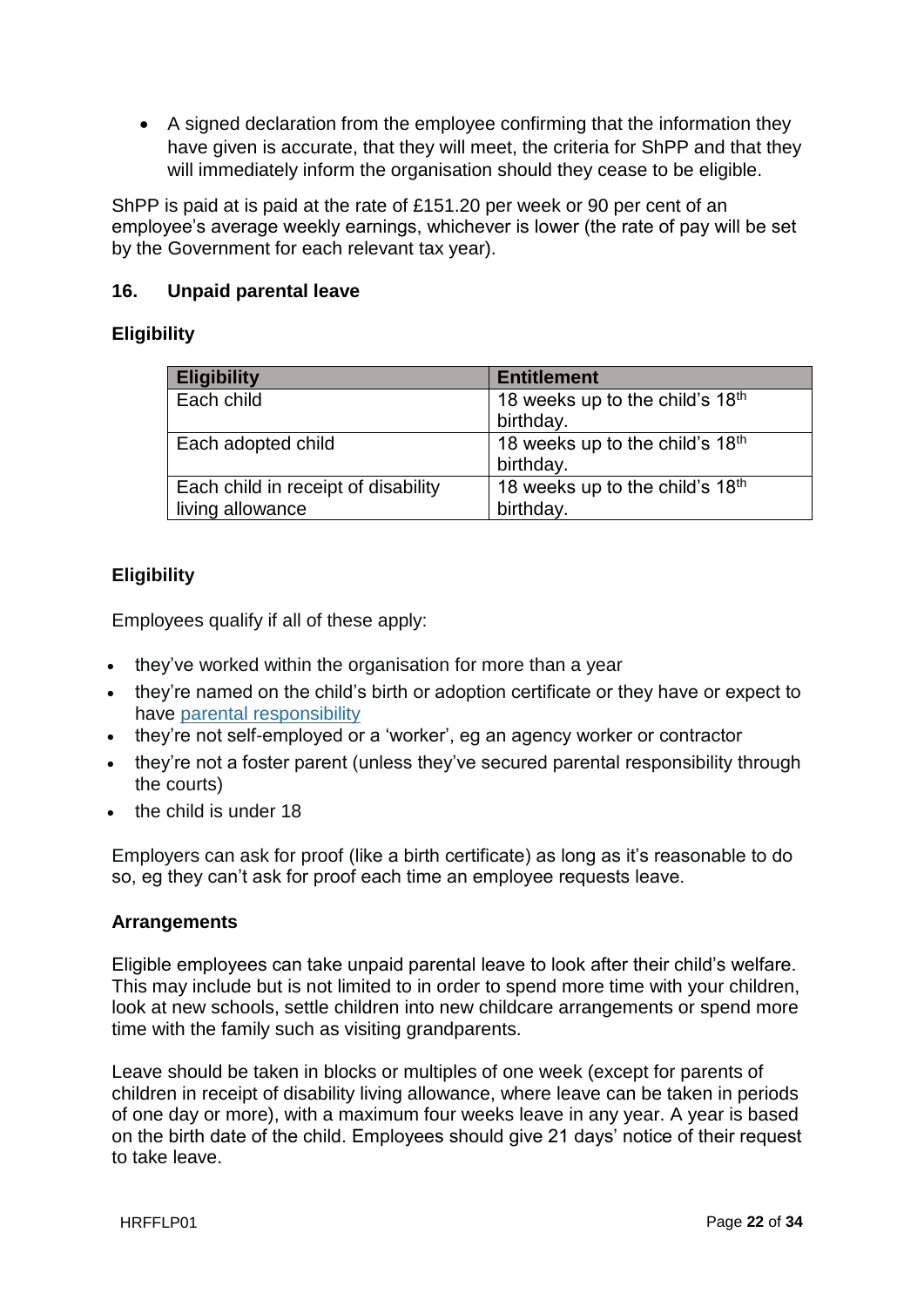Managers can postpone when this leave is taken up to a maximum six months for business reasons, except for requests to take leave immediately after a child is born or placed for adoption.

Where qualifying employees wish to take leave to begin on the date on which the child is born or adopted, a minimum of 28 days' notice is required before the beginning of the expected week of childbirth and should specify the duration of the period of leave to be taken.

If the leave is not to be taken immediately after the birth or adoption of a child, then the employer may postpone it if they consider that the 'operation of its business would be unduly disrupted' if the employee took leave during that period. The employer must agree with the employee to allow the same length of leave to begin no later than six months after the commencement of the postponed period.

Any period of unpaid parental leave not exceeding four weeks that is taken within a period of shared parental leave will not count towards the 26-week period, which is the time at which employees are entitled to return to the same job they left.

#### **17. Surrogacy**

Surrogates are the legal birth parent of any child they carry, unless they sign a parental order after they give birth transferring their right to the intended parents. The person who gives birth is always treated as the legal birth parent and has the right to keep the child, even if they're not genetically related.

Surrogacy contracts aren't enforced by UK law, even if a contract has been signed with the intended parents and they've paid for any expenses.

The child's legal father or 'second parent' is the surrogate's husband or civil partner unless legal rights are transferred to someone else or the surrogate's husband/civil partner didn't give permission to their wife/partner.

Every pregnant employee has the right to 52 weeks' maternity leave and to return to their job after this. What a birth parent does after the child is born has no impact on their right to maternity leave.

#### **18. Parental Bereavement Leave and Pay**

Parental bereavement leave is time off to deal with the death of a child, if they die under the age of 18 or are stillborn after 24 weeks' pregnancy.

Eligible parents have a right to 2 weeks':

- Statutory Parental Bereavement Leave, if they're an employee
- Statutory Parental Bereavement Pay, if they're an employee or worker

This right applies to the:

biological parent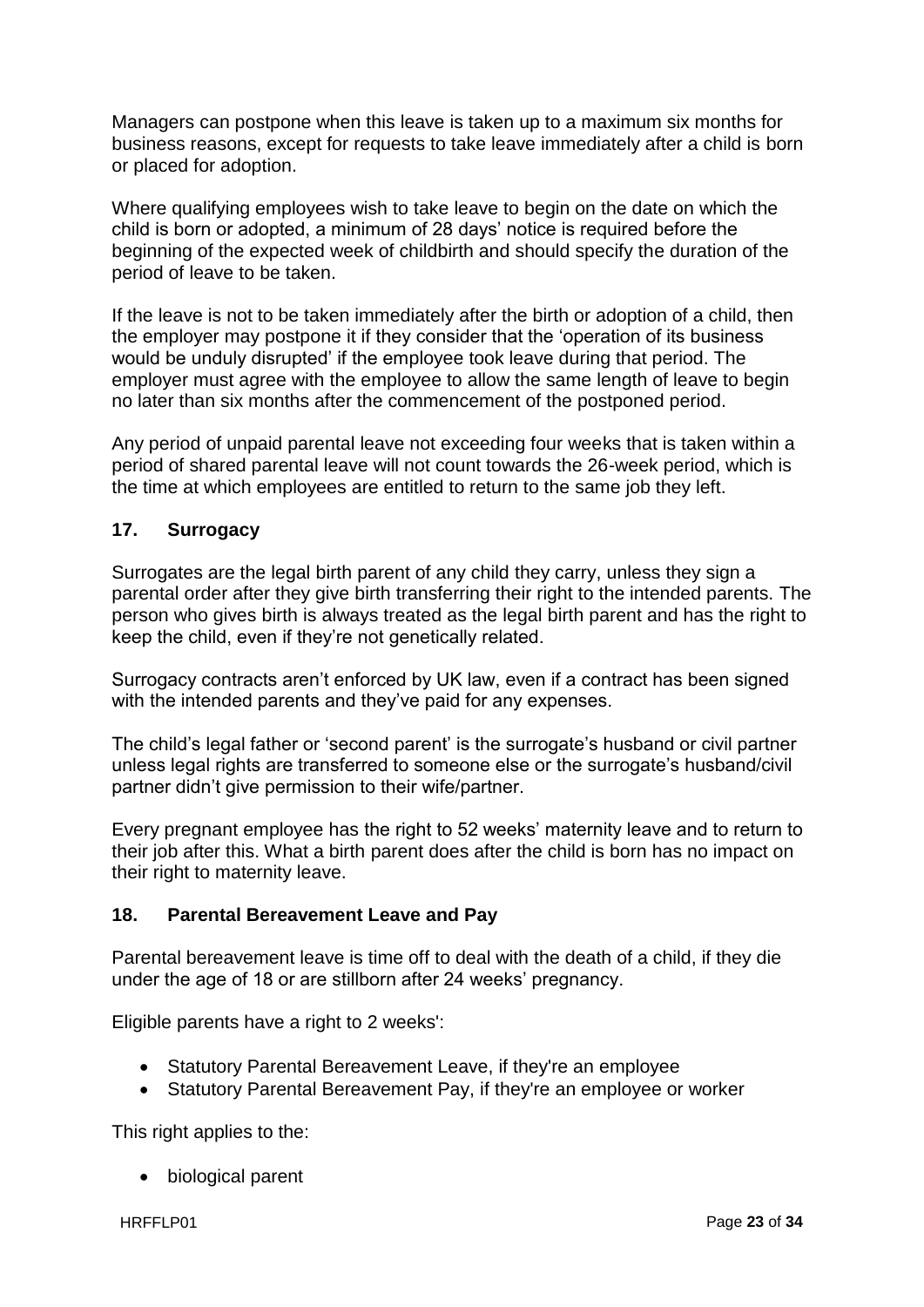- adoptive parent, if the child was living with them
- person who lived with the child and had responsibility for them, for at least 4 weeks before they died
- 'intended parent' due to become the legal parent through surrogacy
- partner of the child's parent, if they live with the child and the child's parent in an enduring family relationship

#### **Parental Bereavement Leave**

Parents have a right to take Statutory Parental Bereavement Leave if:

- they're classed as an employee
- their child dies under the age of 18 or is stillborn after 24 weeks' pregnancy
- Employees have this right from the day they start their job.

Statutory Parental Bereavement Leave can be taken in the 56 weeks following their child's death.

If more than 1 child dies, the employee is entitled to 2 weeks' Statutory Parental Bereavement Leave for each child.

Anyone classed as a worker is not entitled to Statutory Parental Bereavement Leave. But they might be entitled to 2 weeks' Statutory Parental Bereavement Pay for time they take off.

#### **Taking Statutory Parental Bereavement Leave**

An employee can choose to take either 1 or 2 weeks' leave.

If an employee takes 2 weeks, this can be taken in one go, or as 2 separate weeks. For example, they could take 1 week immediately after the death, and take the other week later on.

The leave must end within 56 weeks of the child's death. The date of the child's death is the first day of the 56 weeks.

#### **Giving notice to take leave**

An employee must tell their employer (give 'notice') to use Statutory Parental Bereavement Leave.

To give notice, the employee must tell their employer:

- when they want the leave to start
- whether they want to take 1 or 2 weeks leave
- the date their child died

This notice does not have to be in writing.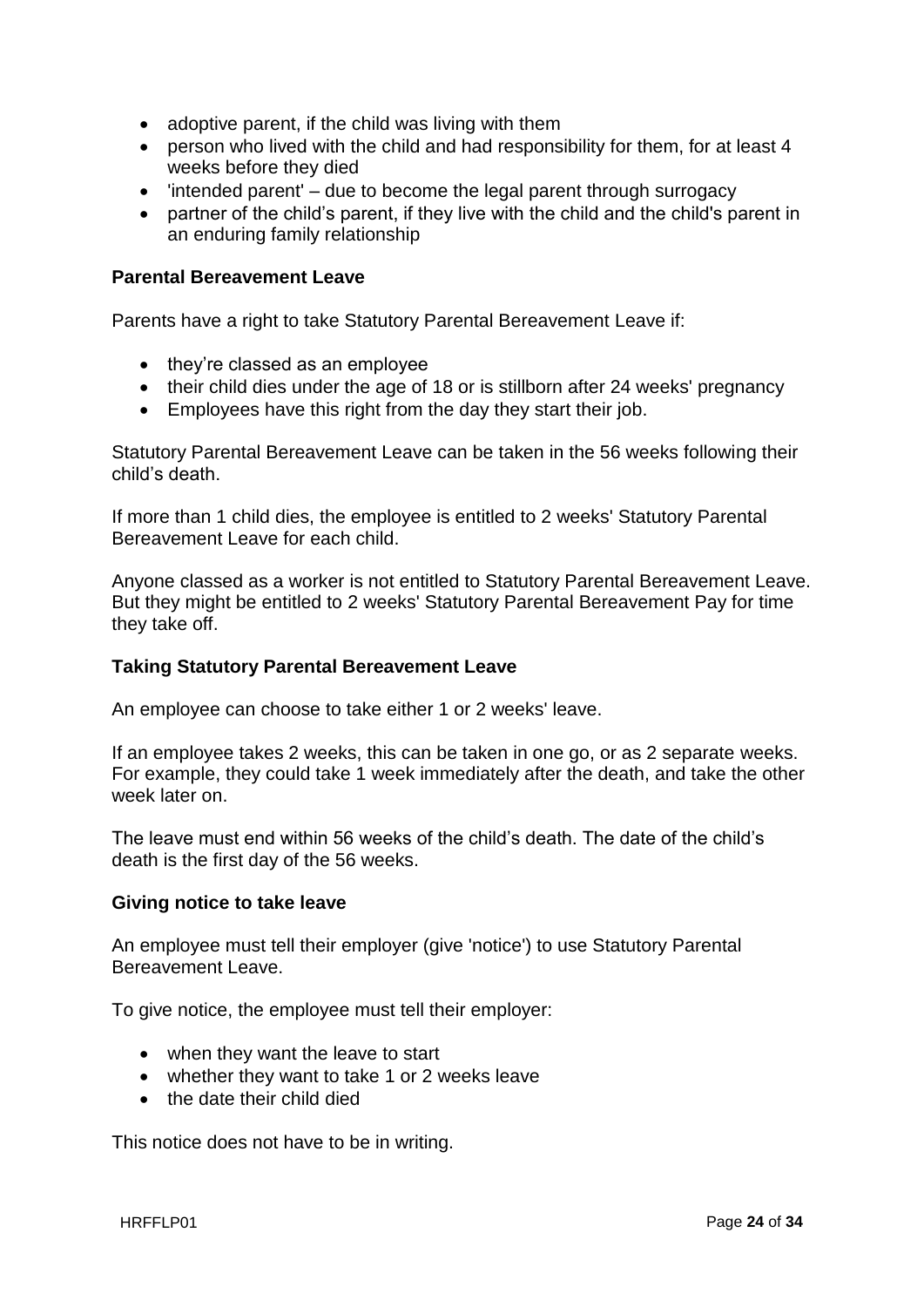The rules for giving notice depend on how long it's been since their child died.

Taking leave in the first 8 weeks

If it's within 8 weeks (56 days) of their child dying, an employee can start their leave as soon as they give notice.

They must tell their employer before they start their leave. This can be on the first day of leave as long it's before they're due to start work. For example, if they've started work and give notice to start their leave straight away, Statutory Parental Bereavement Leave must start the following day.

They can also cancel the leave, as long as they tell their employer before their leave starts. This can be on the day their leave is due to start, as long it's before they're usually due to start work. Any cancelled leave can be taken later by giving notice again.

Taking leave after the first 8 weeks

If leave will be taken more than 8 weeks (56 days) since their child died, the employee must give their employer 1 week's notice:

- to take the leave
- if they want to cancel the leave

Any cancelled leave can be taken later by giving notice again.

#### **Parental Bereavement Pay**

Employees and workers are entitled to 2 weeks' Statutory Parental Bereavement Pay if:

- their child dies under the age of 18 or is stillborn after 24 weeks' of pregnancy
- they were employed when their child died
- they'd worked for their employer for at least 26 weeks, on the Saturday before the child's death
- $\bullet$  they earn on average at least £120 per week, before tax

#### **Supporting Employees**

Your line manager and the Council will want to support you in the most appropriate way possible. The Council's Health Assured Employee Assistance Programme is also able to provide emotional support via a 24/7 helpline, staffed by BACP (British Association for Counselling and Psychotherapy) qualified counsellors. You can telephone Health Assured on 0800 030 5182.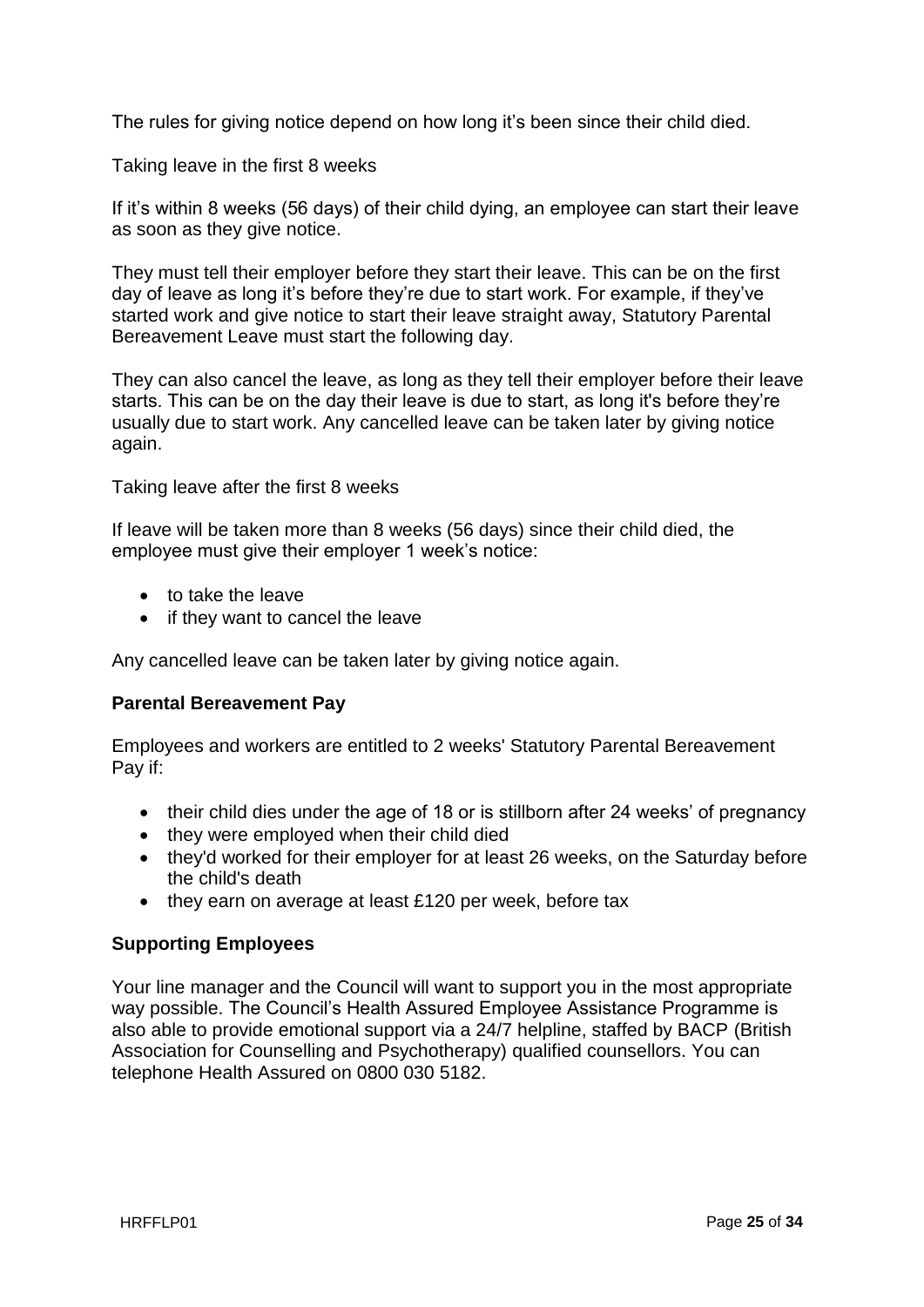#### **Guidance for Line Managers**

#### **Before an employee commences ML/AL**

The employee's line manager must complete the notification of maternity paternity or adoption leave form (available on BOB) and forward to Employment Support Services as soon as the employee is known to be entitled to SMP/SAP and/or OMP/OAP.

The employee's line manager must write to the employee within 28 days of receiving notification, stating the expected date of return from ML/AL. This will be based on the full entitlement to 52 weeks ML/AL.

Maternity: If ML has been triggered by childbirth or pregnancy-related absence the line manager will likewise confirm the expected date of return.

#### **Health and safety risk assessment**

**Maternity:** Line managers should undertake the relevant risk assessments (Appendix 2) as soon as they are informed about the employee's pregnancy.

Advice on health and safety issues is contained in HSE guidance: [https://www.hse.gov.uk/pubns/indg373.htm.](https://www.hse.gov.uk/pubns/indg373.htm) Advice and guidance is also available from health and wellbeing services.

Where a significant risk has been identified that could damage the health or safety of a new or expectant birth parent or their unborn child, Ryedale District Council will take any protective or preventative measures required to eliminate it. If this would not avoid the risk, the following steps are carried out in the following order:

- 1. If it is reasonable to do so, alter working conditions or hours of work;
- 2. If the risk cannot be avoided in this way, employees should be offered suitable alternative employment. Suitable alternative employment means work which is both suitable in relation to the employee and appropriate for her to do in the circumstances and on existing or no less favourable terms and conditions;
- 3. If no suitable alternative work is available, the employee is 'suspended'. This means they are entitled to paid leave or, where suitable alternative work is available but refused by her, unpaid leave;

An employee can be suspended in this way at any time starting from when they become pregnant until either;

- The date on which they have notified their maternity leave starts;
- The start of the fourth week before the EWC if the above date has not been notified.

Should suspension occur after the fourth week before the EWC this will automatically trigger the start of maternity leave. Suspension on health and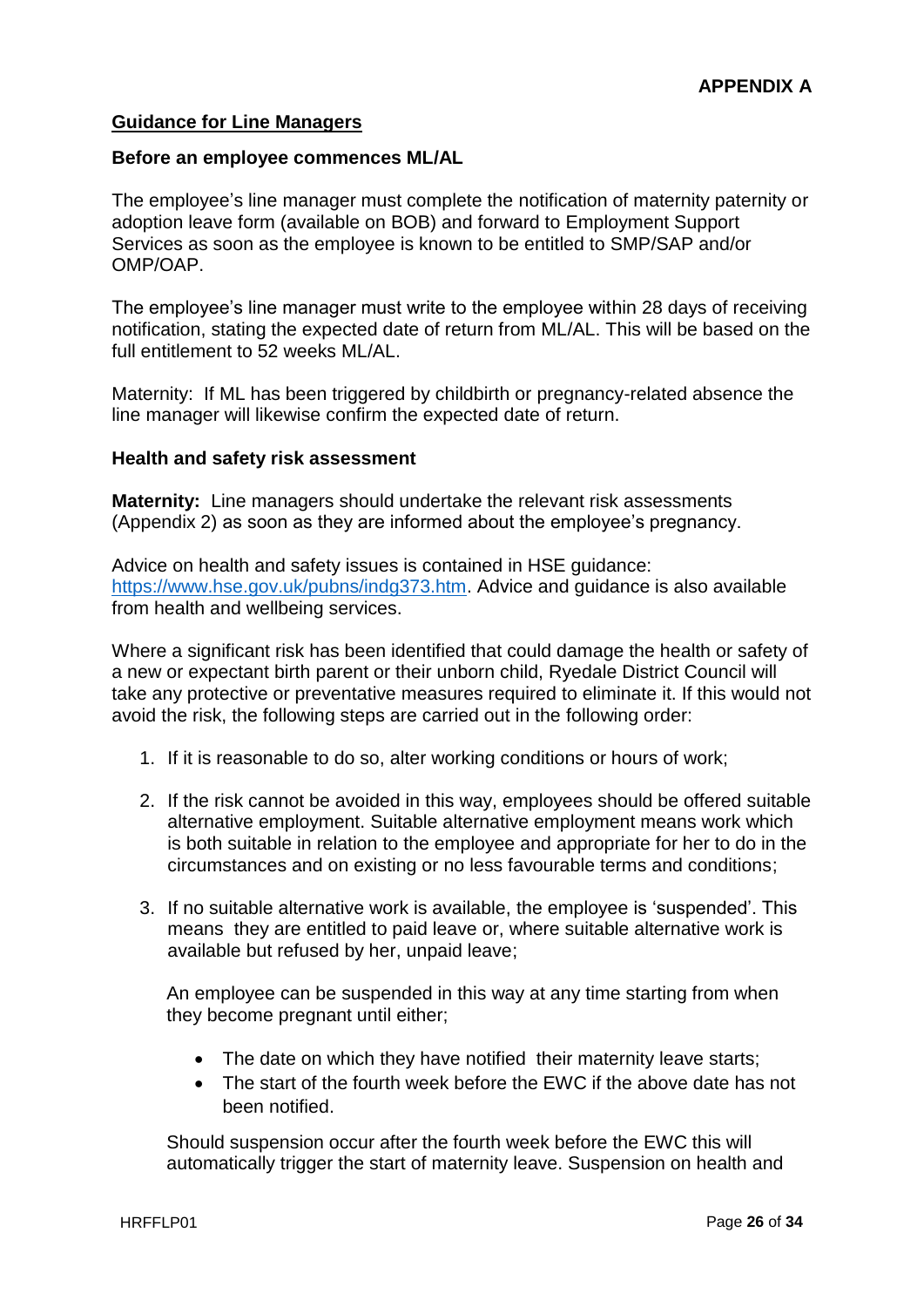safety grounds can also occur during any period from the end of the employee's maternity leave up until the sixth month from the date of childbirth (later if breastfeeding goes beyond this date).

**Night workers:** A new or expectant birth parent who works nights and provides a medical certificate showing that their health and safety is at risk if they continue with night work should be offered suitable alternative employment. Where that is not possible they will be given paid leave. This protective measure operates from when Ryedale District Council is aware that the employee is pregnant until the later or six months after the date of childbirth, or miscarriage where this occurs, or until breastfeeding stops.

#### **During maternity leave – line manager contact with the employee**

The line manager will make 'reasonable contact' with the employee whilst on maternity leave. This would normally be to discuss return arrangements or to discuss work-related training that may be available or to inform the employee of any changes in the workplace that may affect them. Methods and regularity of contact should be agreed before maternity leave commences.

#### **During maternity leave – employee detriment and dismissal**

An employee who is pregnant or on maternity leave is protected from detrimental treatment (being treated unfairly or less favourably due to an act, or deliberate failure to act by the employer) or dismissal because they:

- Have given birth to a child;
- Have taken, or seeks to take, ordinary and additional maternity leave;
- Have taken, or seeks to take, any of the benefits of ordinary maternity leave;
- Have been suspended from work on maternity health and safety grounds;
- Are being made redundant during their maternity leave and have not been offered any available suitable alternative employment.

Protection includes any detrimental treatment or dismissal after the employee failed to return to work following ordinary or additional maternity leave where either:

- The employee's manager did not notify them in accordance with the statutory duties or otherwise of the date on which their maternity leave would end and the employee reasonably believed that their maternity leave had not ended;
- The employee's manager gave them less than 28 days' notice of the date their maternity leave would end and it was not reasonably practicable for the employee to return on that date.

Employees can claim unfair dismissal regardless of length of service if related to pregnancy or maternity leave. An employee dismissed at any time during pregnancy or maternity leave is entitled to written reasons for dismissal (whether requested or not). Ryedale District Council can dismiss employees for reasons unrelated to pregnancy, such as conduct, and any such employee must have two year's continuous service to claim unfair dismissal at an employment tribunal.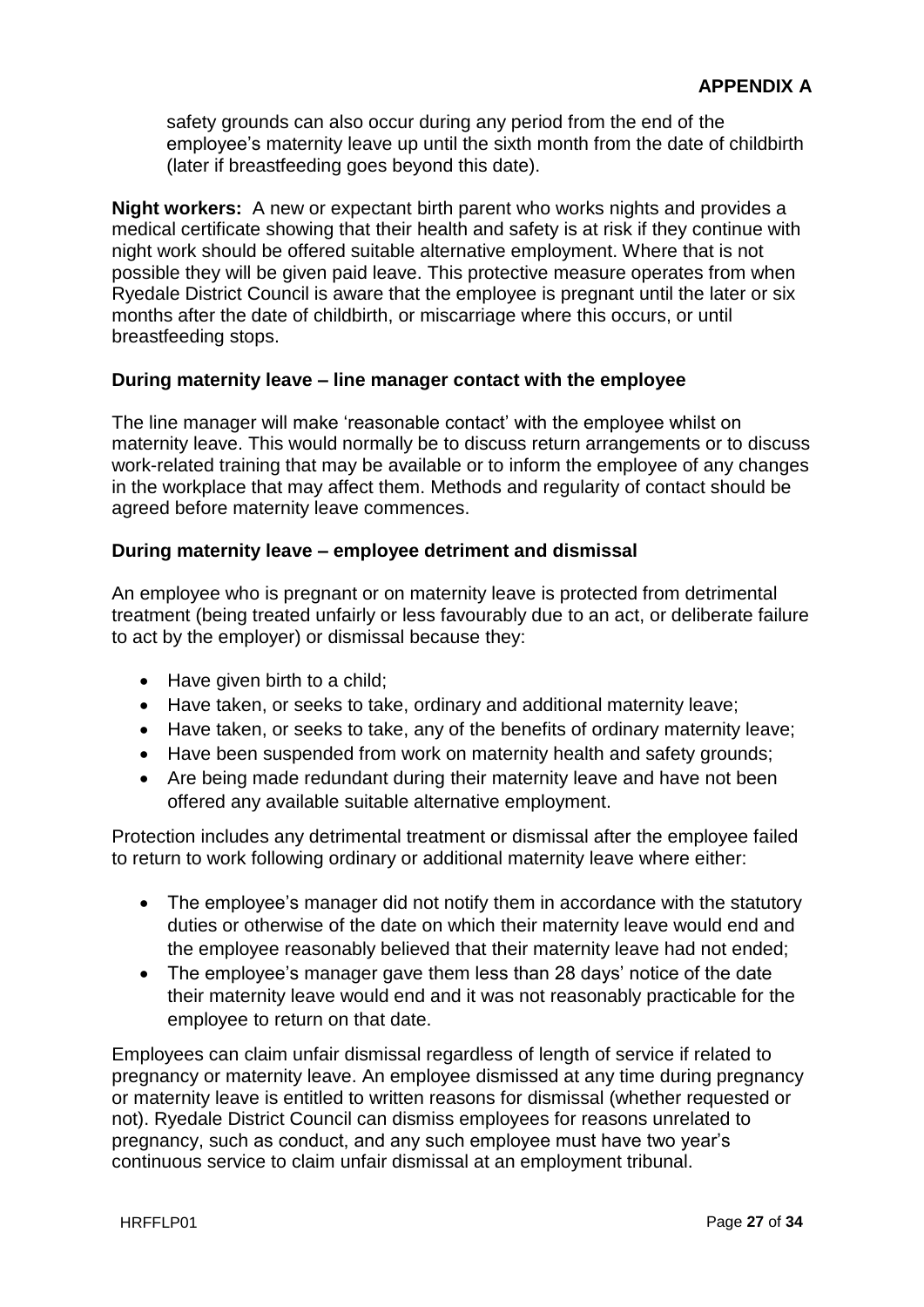To avoid potential underpayments line managers should inform Employment Support Services (ESS) as soon as possible (and ideally before the payroll deadline) once a return to work date has been agreed with the employee.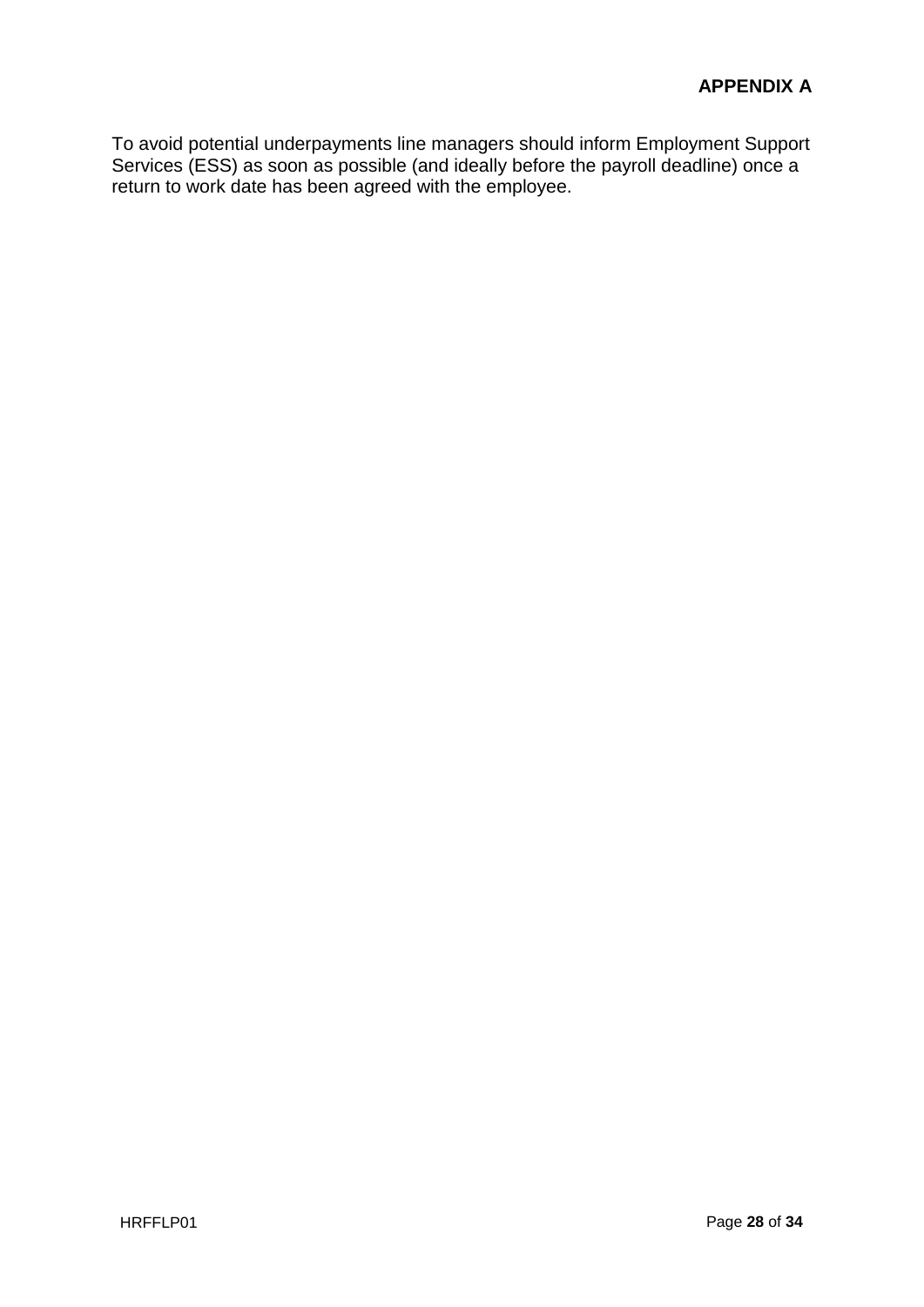## **MATERNITY RISK ASSESSMENT TEMPLATE FOR NEW OR EXPECTANT BIRTH PARENTS**

|                                                                  | Expectant or new birth parent risk assessment for: | <b>Reference:</b>                                                 |  |
|------------------------------------------------------------------|----------------------------------------------------|-------------------------------------------------------------------|--|
| Name:                                                            | [Name of employee]                                 | <b>Contact</b><br>number:                                         |  |
| Job role:<br>(including typical<br>tasks)                        |                                                    | <b>Department /</b><br>location:                                  |  |
| <b>Expected date of</b><br>delivery:<br>(expectant birth parent) |                                                    | <b>Actual date of</b><br>birth:<br>(new<br>birth parents<br>only) |  |
| <b>Manager completing</b><br>assessment:                         |                                                    | <b>Initial</b><br>assessment<br>date:                             |  |
| Any health / wellbeing<br>issues:                                |                                                    |                                                                   |  |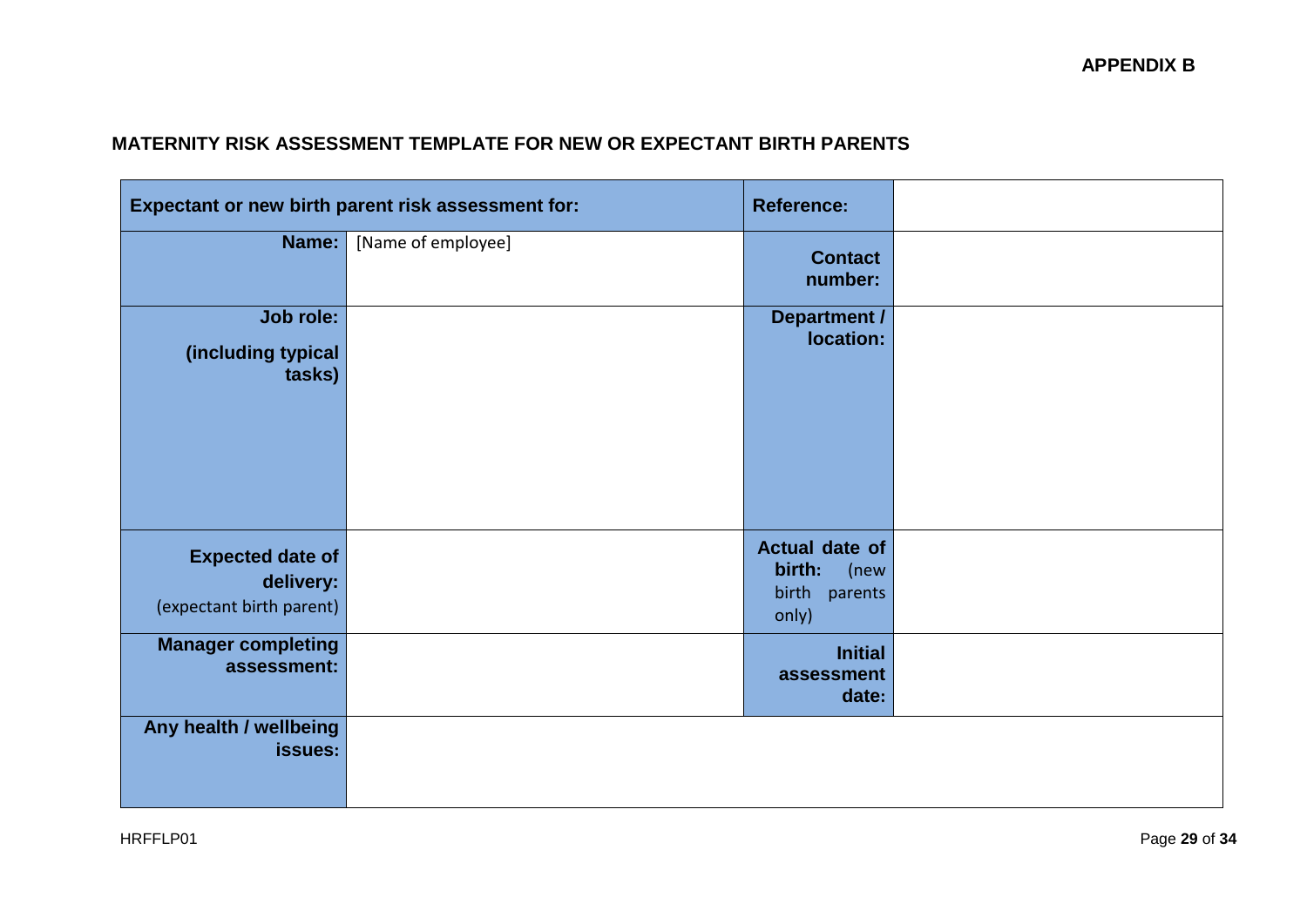# **Risk assessment for an expectant or new birth parent: Hazards and controls**

| Significant<br><b>Hazard</b>          | <b>Perceived</b><br><b>Nature of Risk</b>                                                           | <b>Generic Control Measures</b>                                                                                                                                                                                                                                                                                | <b>Residual</b><br><b>Risk</b><br>.ow/Medium/High | <b>Additional</b><br><b>Control</b><br><b>Measures</b>              | <b>Managers Comments</b> |
|---------------------------------------|-----------------------------------------------------------------------------------------------------|----------------------------------------------------------------------------------------------------------------------------------------------------------------------------------------------------------------------------------------------------------------------------------------------------------------|---------------------------------------------------|---------------------------------------------------------------------|--------------------------|
| <b>Display</b><br>Screen<br>Equipment | Increased<br>susceptibility to<br>musculoskeletal<br>disorders and deep<br>vein thrombosis<br>(DVT) | DSE assessment to be undertaken if<br>not already in place. Workstation<br>should provide adequate adjustment to<br>allow for increase in abdominal size.<br>Advice on posture to prevent<br>musculoskeletal problems. Adjust<br>working practices to avoid continuous<br>sitting at workstation (risk of DVT) |                                                   | Review<br><b>DSE</b><br>assessment<br>as<br>pregnancy<br>progresses |                          |
| Slips, Trips &<br><b>Falls</b>        | Increased risk of<br>injury due to<br>physical change<br>and or hormonal<br>changes                 | Maintain high standards of<br>housekeeping in work area.<br>Individual may have difficulty<br>negotiating stairs during later stages of<br>pregnancy                                                                                                                                                           |                                                   |                                                                     |                          |
| Lifting and<br>Carrying<br>Loads      | Musculoskeletal<br>injury Weakening of<br>the skeletal<br>structure                                 | Reduce amount of physical work<br>associated with task.<br>Physical tasks become more difficult to<br>achieve as pregnancy progresses<br>Carrying heavy loads to be avoided                                                                                                                                    |                                                   |                                                                     |                          |
| Welfare                               | Access to toilets to<br>protect against risk<br>of infection and<br>kidney disease                  | Provision of easy access to toilet<br>facilities and more frequent breaks from<br>work activity.<br>Consideration should be given to<br>providing access to quiet area where<br>the individual can rest as necessary.                                                                                          |                                                   | Agree<br>provision of<br>suitable rest<br>facility as<br>necessary  |                          |
| Fatigue                               | Fatigue from<br>prolonged standing<br>or physical activity                                          | Avoid long periods of time standing.<br>Task modified to provide seating or<br>more frequent rest periods.                                                                                                                                                                                                     |                                                   |                                                                     |                          |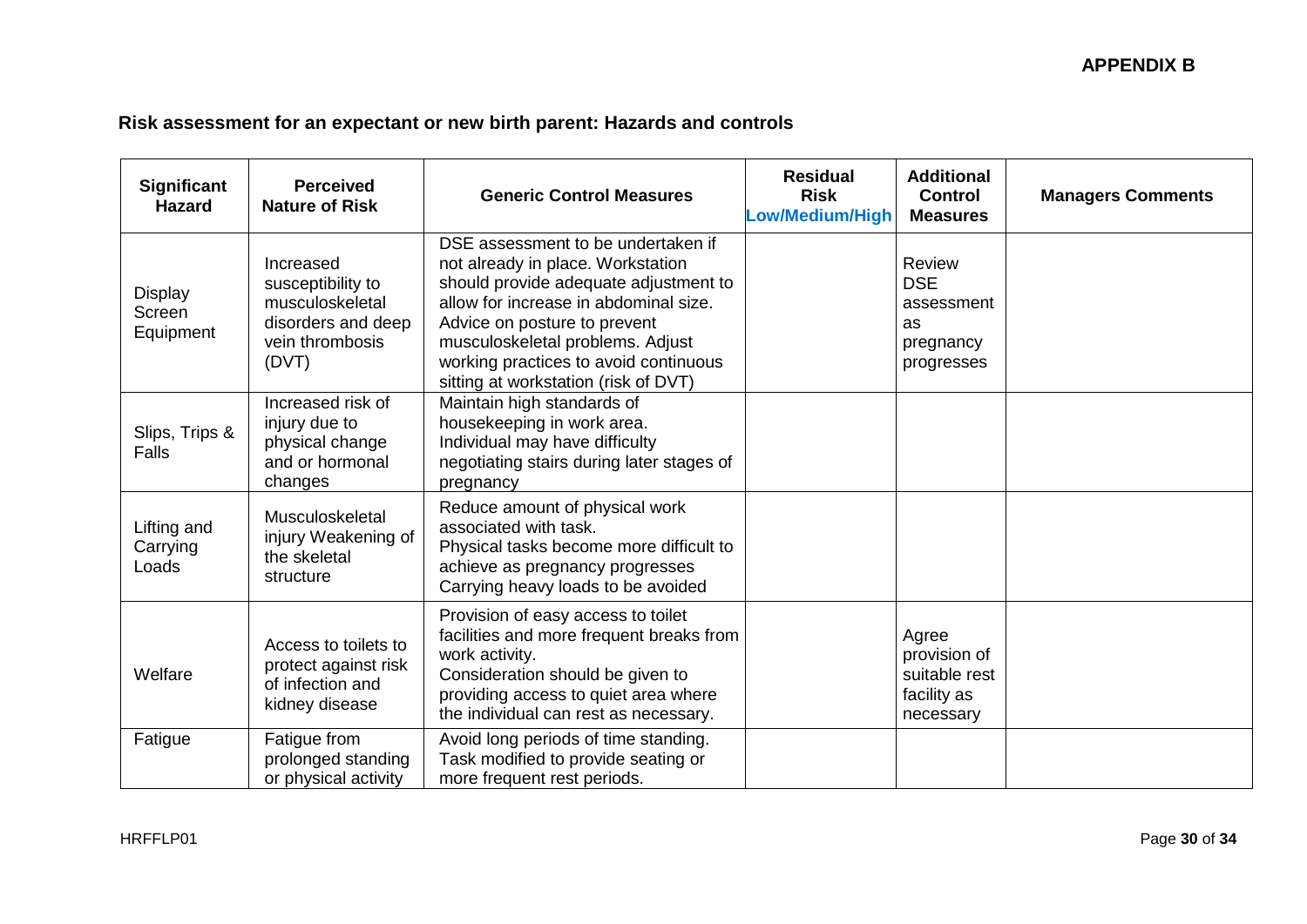|                                      |                                                                                                                             | Aspects of the work may need to be<br>modified as physical capability will<br>reduced as a result<br>of pregnancy                                                                                                                                              |                                                                                       |  |
|--------------------------------------|-----------------------------------------------------------------------------------------------------------------------------|----------------------------------------------------------------------------------------------------------------------------------------------------------------------------------------------------------------------------------------------------------------|---------------------------------------------------------------------------------------|--|
| <b>Work Related</b><br><b>Stress</b> | Individual vulnerable<br>to stress due to<br>hormonal,<br>psychological and<br>physiological<br>changes during<br>pregnancy | Monitoring and reduction of risks in<br>relation to work demands, relationships<br>with colleagues / manager and<br>requirements of the role.                                                                                                                  |                                                                                       |  |
| Temperature /<br>Humidity            | Lower tolerance to<br>heat and humidity<br>resulting in<br>discomfort/faint                                                 | Temperature of the working environment<br>to be suitably controlled.<br>Individual may require access to fresh<br>air for periods during the working day.<br>Individual to have ready access to fresh<br>drinking water                                        | Provision of<br>equipment to<br>provide local<br>heating /<br>cooling as<br>necessary |  |
| Out of Hours<br>Working              | Long working hours<br>or shift work<br>patterns can affect<br>the health of<br>pregnant women.                              | Allowance made for tiredness and<br>nausea at early stages of pregnancy.<br>Consult with occupational health and<br>individual on modification to working<br>hours/avoidance of night work                                                                     |                                                                                       |  |
| Personal<br>Safety                   | Violence or fear of<br>violence can<br>increase                                                                             | If there is a perceived risk of violence or<br>threat of violence / abuse consideration<br>needs to be given to modifying the role<br>to reduce the risk to the individual and or<br>make provision for staff to be available<br>should support be<br>required |                                                                                       |  |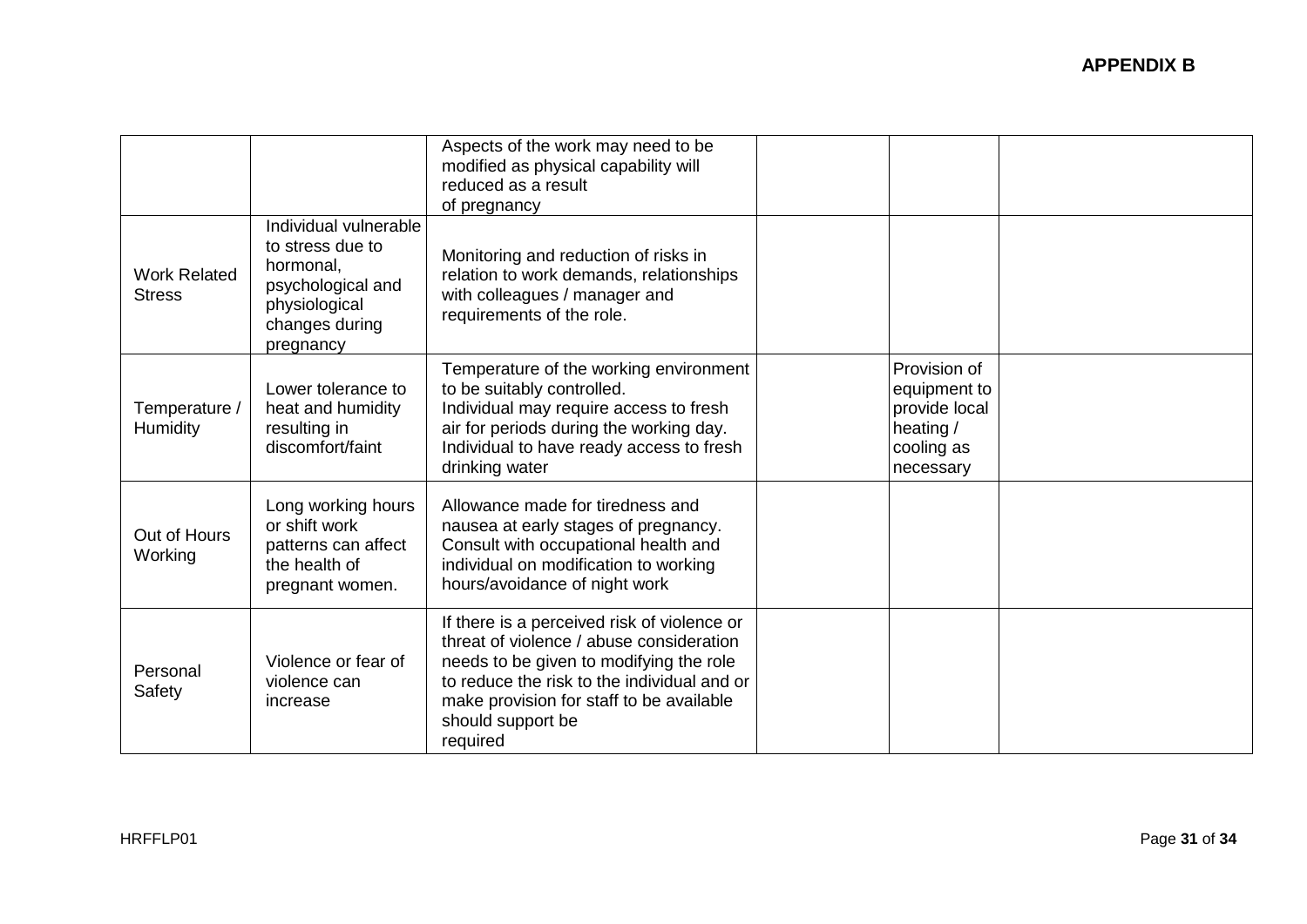| Access /<br>Egress   | Mobility may be<br>impaired during later<br>stages of pregnancy                                               | Seek to modify the individuals work task<br>to avoid walking significant distances or<br>traversing flights of steps.                                                                                                                                                                                                                                                 | PEEP <sup>1</sup><br>assessment<br>should be<br>completed<br>with health<br>and safety<br>team |  |
|----------------------|---------------------------------------------------------------------------------------------------------------|-----------------------------------------------------------------------------------------------------------------------------------------------------------------------------------------------------------------------------------------------------------------------------------------------------------------------------------------------------------------------|------------------------------------------------------------------------------------------------|--|
| Working at<br>Height | Loss of agility and<br>or balance                                                                             | Modify task to avoid aspects of working<br>at height                                                                                                                                                                                                                                                                                                                  |                                                                                                |  |
|                      | Increased medical<br>risk from business<br>travel.<br>Poor posture /<br>prolonged sitting<br>increase risk of | <b>UK Travel</b><br>Travel arrangements should include<br>adequate provision for rest breaks<br>during the journey.<br>Travel times chosen to reduce levels of<br>fatigue. Carry out regular stretching<br>exercises on flights. Drink sufficient<br>fluids.<br>The use of graded compression<br>stockings. Loose-fitting clothing to avoid<br>constriction of veins. |                                                                                                |  |
| <b>Travel Health</b> | deep vein<br>thrombosis (DVT)<br><b>Risk from infectious</b><br>diseases in some<br>countries                 | <b>International Travel</b><br>Health risks to be further assessed with<br>advice from a medical practitioner /<br>occupational health.<br>Travel to be scheduled to avoid<br>restrictions imposed by airlines on<br>pregnant women (typically past 32<br>weeks).<br>Carry out regular stretching exercises on<br>flights. Drink sufficient fluids.                   |                                                                                                |  |

<sup>&</sup>lt;sup>1</sup> Personal Emergency Evacuation Plan

 $\overline{a}$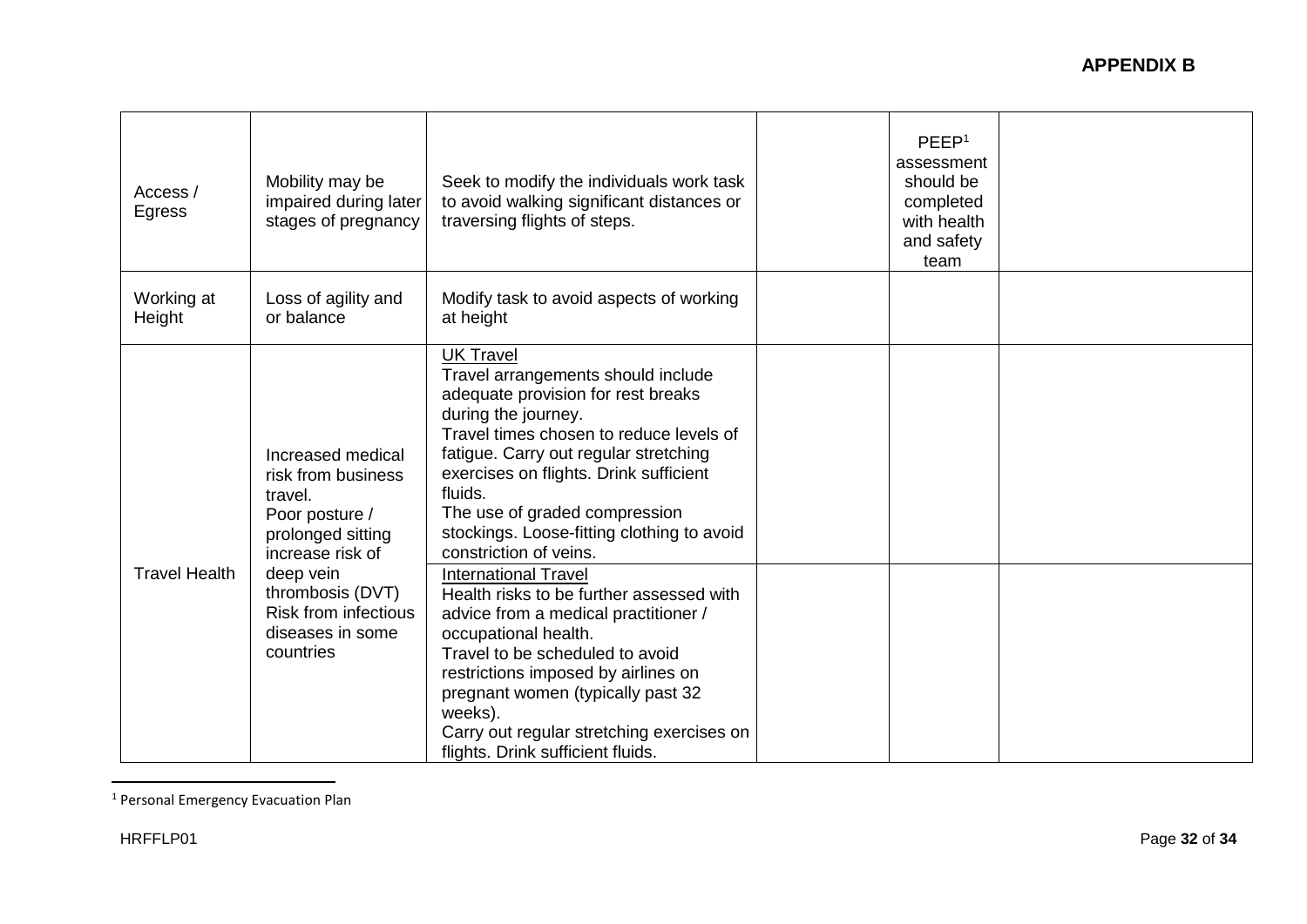|               |                                                                                                  | The use of graded compression<br>stockings. Loose-fitting clothing to avoid<br>constriction of veins.                                                              |  |
|---------------|--------------------------------------------------------------------------------------------------|--------------------------------------------------------------------------------------------------------------------------------------------------------------------|--|
| Biological or | Exposure to certain<br>biologicals e.g.<br>bacteria, viruses,<br>moulds, fungi.                  | New or Expectant birth parent must not<br>be exposed to biological agents.<br>Consider<br>alternative tasks to working environment<br>where exposure is recognized |  |
| Chemical      | Exposure to certain<br>Chemicals; dust,<br>fumes, gas vapour,<br>mist, liquids solids,<br>fibres | New or Expectant birth parent must not<br>be exposed to chemical agents.<br>Consider alternative tasks to working<br>environment where exposure is<br>recognized.  |  |

# **Risk assessment for an expectant or new birth parent: Further actions required**

**Risk assessment for an expectant or new birth parent: Risk Assessment Review**